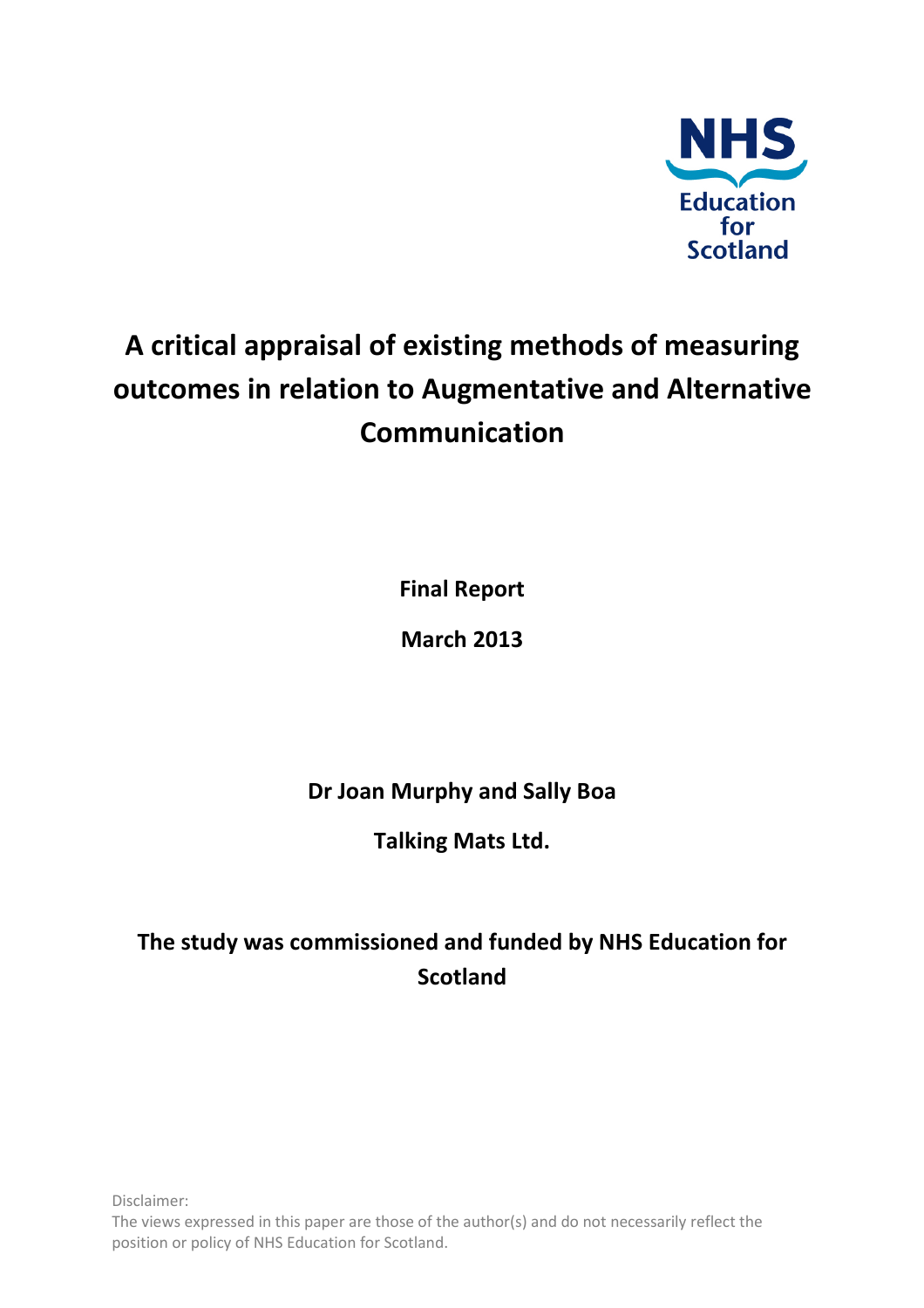# **Contents**

| 3.2: Synthesis of findings from literature review with Communication Matters Report and |  |
|-----------------------------------------------------------------------------------------|--|
|                                                                                         |  |
|                                                                                         |  |
|                                                                                         |  |
|                                                                                         |  |
|                                                                                         |  |
|                                                                                         |  |
|                                                                                         |  |
|                                                                                         |  |
|                                                                                         |  |
|                                                                                         |  |
|                                                                                         |  |
|                                                                                         |  |
|                                                                                         |  |
|                                                                                         |  |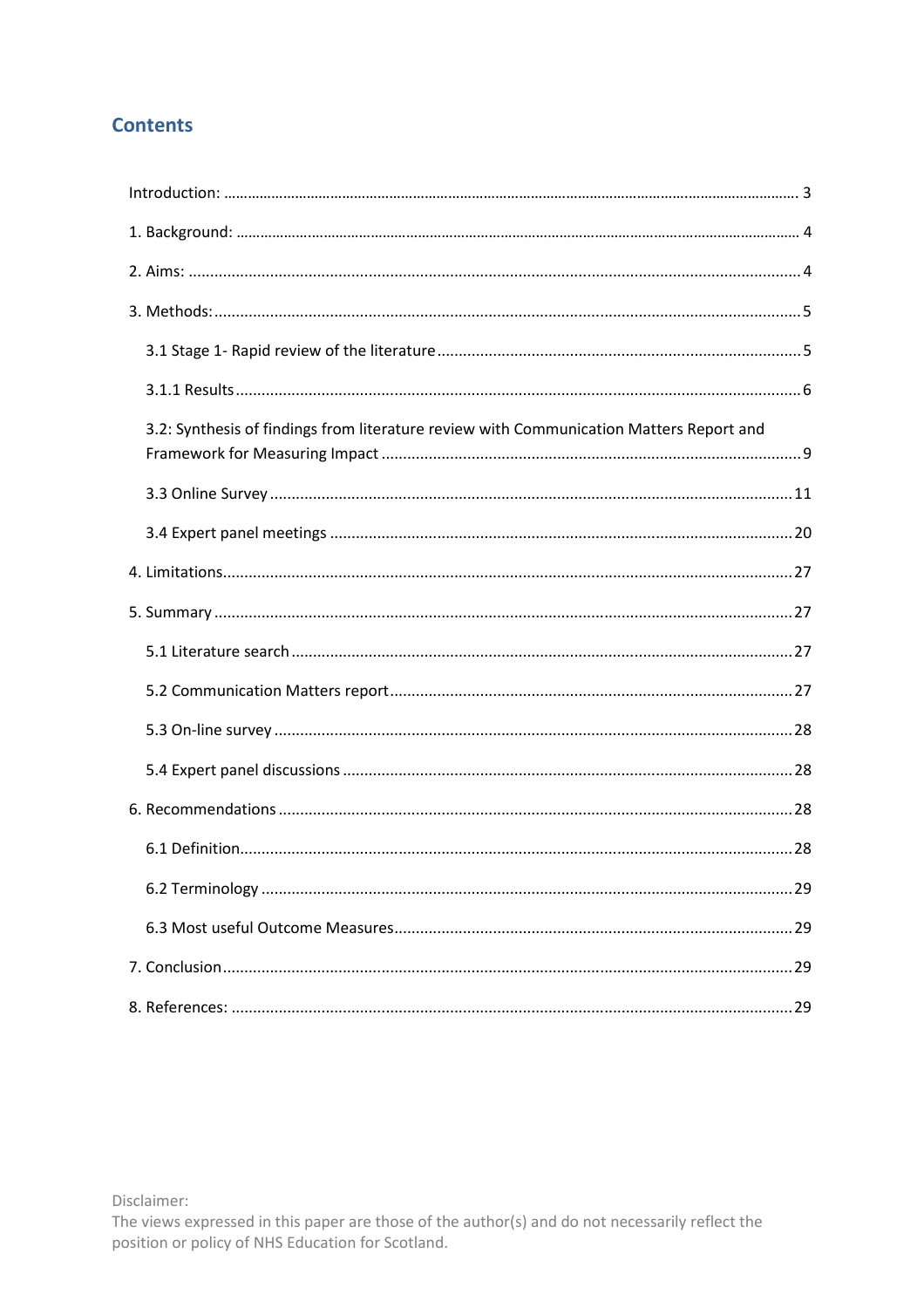# *NHS Education for Scotland: Report Introduction*

In June 2012 the Scottish Government published "A Right to Speak: Supporting Individuals who use Augmentative and Alternative Communication". This report outlined a vision for Scotland as a place where:

*"Individuals who use augmentative and alternative communication (AAC) are included, free from discrimination, and live in an environment that recognises their needs and adapts accordingly" (Scottish Government, 2012: 10)* 

In order to achieve this vision eight recommendations were made, each of which is about something that needs to happen to help make sure that people who use AAC can:

- Be fully included in society
- Have equal access to AAC services
- Get access to AAC equipment when they need it

NHS Education for Scotland (NES) was identified as a key partner in facilitating the delivery of the education, training and development aspects of the report. As such, NES was responsible for commissioning a range of research projects which contribute to the delivery of the recommendations contained in the report. This document relates to one of the four research projects NES commissioned in the financial year 2012-2013. Together these research projects contributed to the delivery of action 1.1 of the report which is "Develop a National AAC Research Strategy" (Scottish Government, 2012: 3).

Over the next two years of the project NES will be funding further research as part of its work to improve provision for individuals who use AAC in Scotland. NES intends to use the findings of this and the other three research projects commissioned in 2012-2013 to inform and define future research needs through the identification of the most urgent research questions around AAC and its effectiveness

### August 2013

Disclaimer: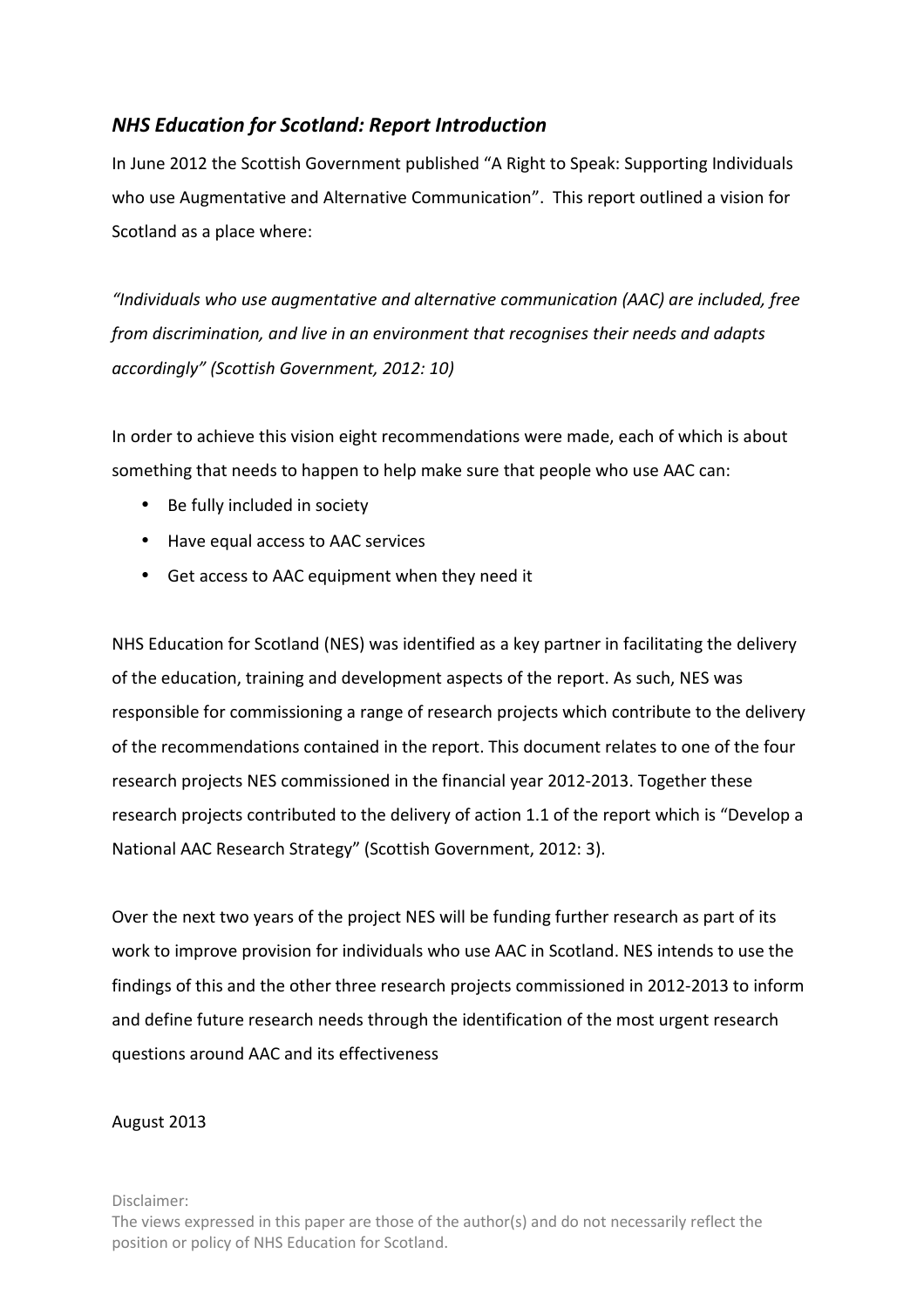# *1. Background:*

In June 2012 the Scottish Government published "A Right to Speak" (Scottish Government 2012), a document which provides guidance for people who use Augmentative and Alternative Communication (AAC). The guidance, which is aimed at service users, carers and professionals, includes eight recommendations. The first two are relevant to this project:

- *1. AAC services to demonstrate the effectiveness of AAC interventions by promoting the implementation of AAC research on specific, targeted and universal AAC interventions.*
- *2. National statistics on AAC to be gathered by relevant agencies to support future gathering of cost effectiveness data on AAC to ensure that AAC funding is sustained in the longer term.*

In response to the guidance, NHS Education for Scotland (NES) commissioned research to critically appraise existing methods of measuring outcomes for use in AAC. In this report we provide a summary of this piece of work, outlining the methods used, results and recommendations for future research and development.

# *2. Aims:*

- To identify, explain and critically appraise a range of existing methods of measuring outcomes.
- To explain and critically appraise the application of these methods to AAC.
- To explain and critically appraise how the outcomes of AAC interventions are currently measured - within Scotland, the UK and internationally.
- To provide recommendations about how the outcomes of AAC interventions can best be measured and on any systems/processes which would be needed to implement/facilitate this.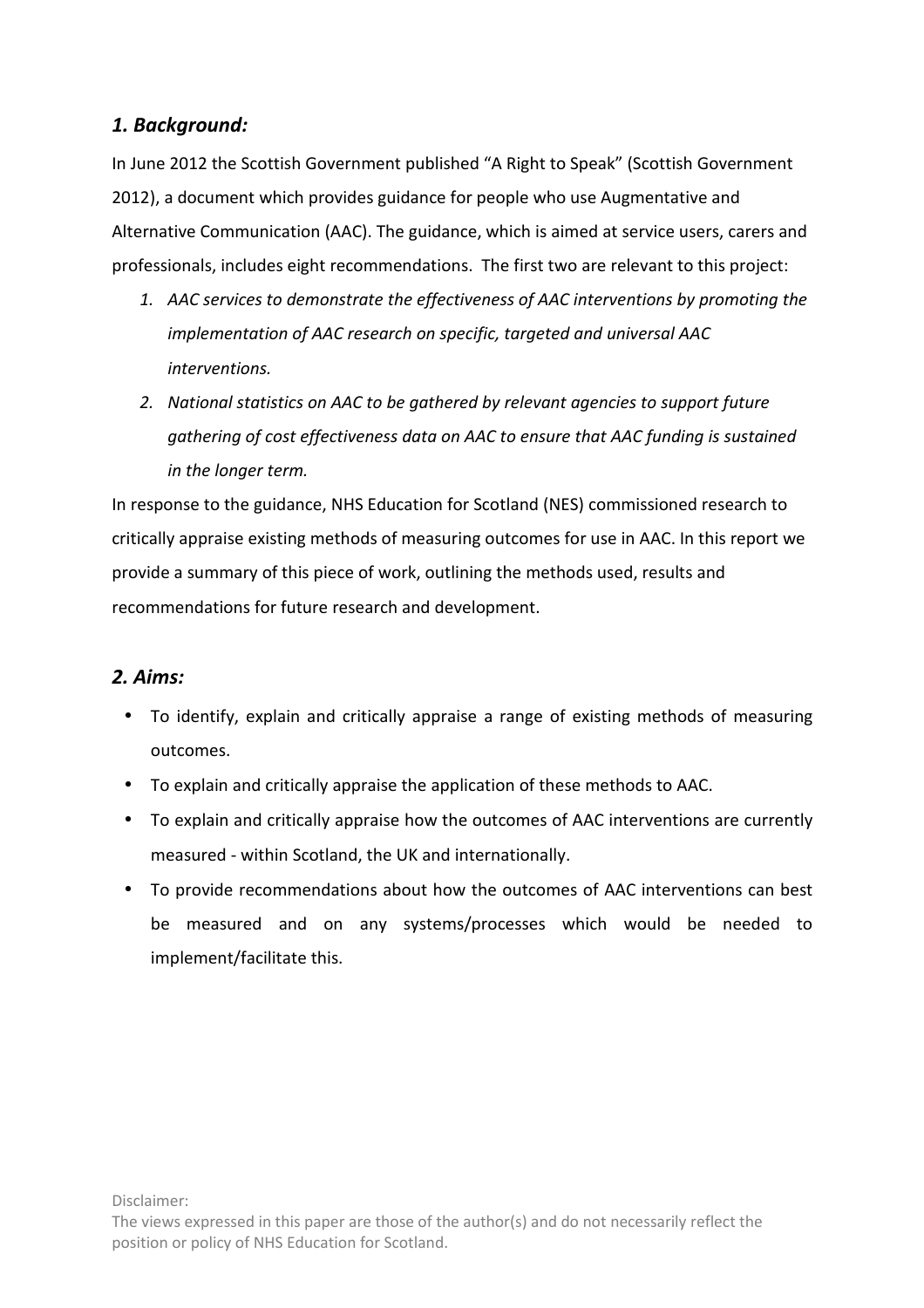# *3. Methods:*

This project is divided into four stages which are summarised in Figure 1.



**Figure 1 Overview of the project**

We will describe the methods used and results for each stage before summarising the findings and implications for future work.

# **3.1 Stage 1- Rapid review of the literature**

We used rapid review procedures (Khangura et al 2012) to search and appraise the literature. This provided us with a systematic but targeted method of searching and identifying the literature. The questions for the review were:

- 1. Which Outcome Measures are used in Health, Education and Social Services?
- 2. What are the purposes of the measures?
- 3. How do these relate to AAC?
- 4. Are there any gaps in the literature?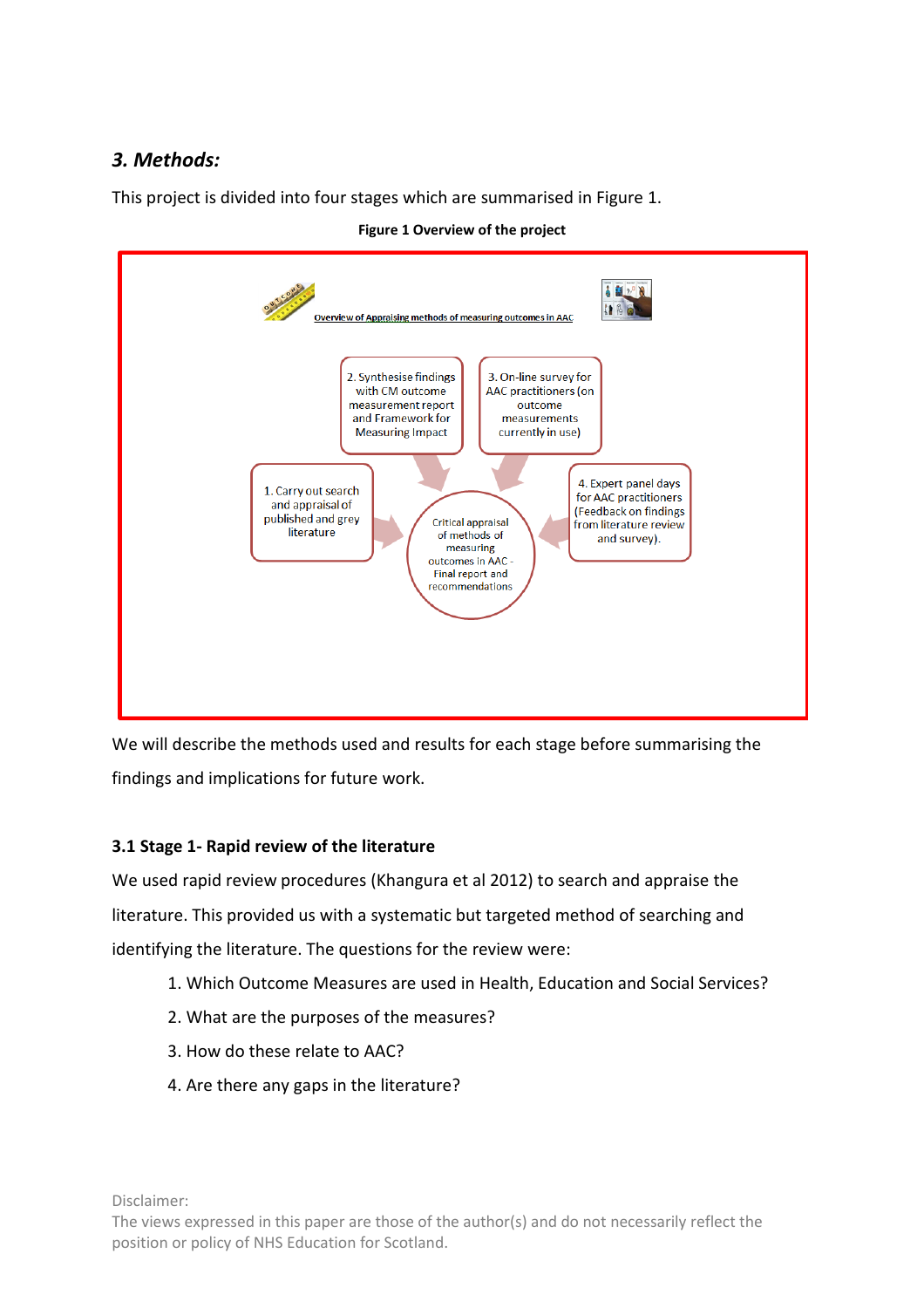Searches were carried out on Google scholar, ASSIA and Cochrane reviews data bases Google scholar, ASSIA and Cochrane reviews to identify which formal Outcome Measures (OM) are used in Health, Education and Social Services. The following search terms were used:

| "Outcome Measure" and: | "therapy"   |
|------------------------|-------------|
|                        | "education" |
|                        | "social"    |
|                        | "AAC"       |
|                        |             |

Following initial searches, inclusion and exclusion criteria were refined (see Table 1)

| Inclusion criteria                                   | Exclusion criteria                         |
|------------------------------------------------------|--------------------------------------------|
| Published between 1985 (1 <sup>st</sup> AAC journal) | No formal Outcome Measures are discussed   |
| and 2013                                             |                                            |
| Written in English                                   | Outcome Measures relating solely to mental |
|                                                      | health                                     |
| Peer reviewed                                        | Relating to assessment or diagnosis rather |
|                                                      | than Outcome Measures                      |
| Formal Outcome Measures are discussed                |                                            |
| (we used the definition used in the                  |                                            |
| Communication Matters report: 'tools used            |                                            |
| to assess change in a person over time. The          |                                            |
| type of measure would measure change in a            |                                            |
| specific aspect or aspects of a person's life'       |                                            |
| (CM 2012:4)                                          |                                            |

|  |  |  |  | Table 1 Inclusion and Exclusion criteria |  |
|--|--|--|--|------------------------------------------|--|
|--|--|--|--|------------------------------------------|--|

### **3.1.1 Results**

A total of 5121 papers were retrieved from the searches. Titles and abstracts were screened and obviously irrelevant papers and duplicates were deleted, leaving 141 papers. These were read in full and the following data was extracted: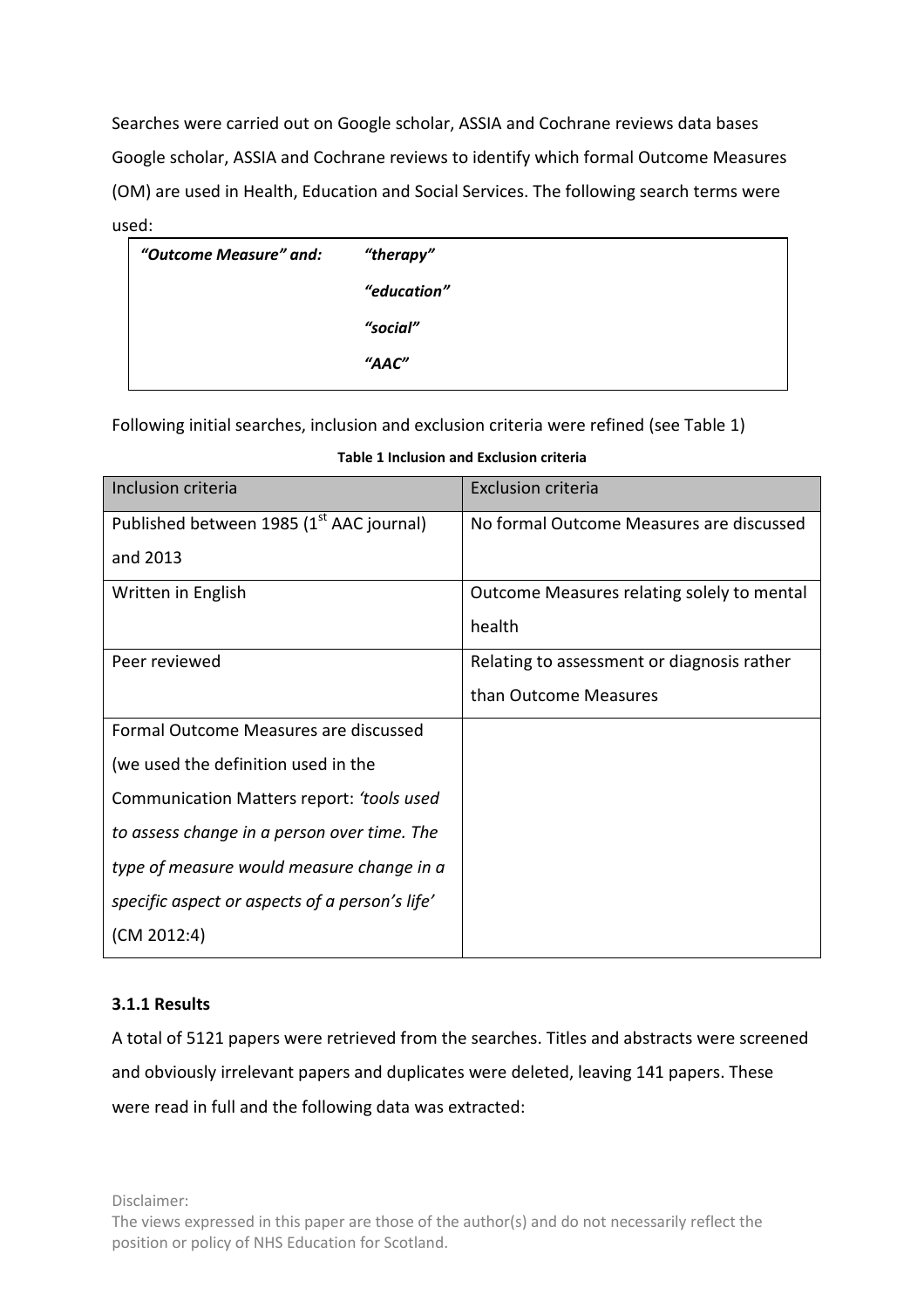#### **Table 2 Data extraction of full papers**

| Author, Year | Country | Population | <b>Outcome Measures</b> |
|--------------|---------|------------|-------------------------|
|              |         |            |                         |

A categorisation framework was drawn up, guided by the framework for measuring impact website (http://www.measuringimpact.org/) which suggests that outcome measures can be categorised according to their purpose and target audience. The process of categorisation proved to be challenging and there were several iterations before we were happy with our framework. The final version is outlined in Table 3.

| Outcome        | <b>Purpose</b>       |                               |                       | Client    | Generic? | Validated? | <b>Useful</b> |
|----------------|----------------------|-------------------------------|-----------------------|-----------|----------|------------|---------------|
| <b>Measure</b> |                      |                               |                       | Specific? |          |            | in AAC?       |
|                | Client<br>experience | Effectiveness<br>Professional | Efficiency<br>Service |           |          |            |               |
|                |                      |                               |                       |           |          |            |               |

#### **Table 3 Categorisation of outcome measures identified in papers**

A total of 72 different Outcome Measures were identified from the full papers. Of these, eight were global measures which could be used across different client groups. The remaining 64 measures were specific to particular client groups, either because they were designed for use with a specific disease or age group or because they were aimed at measuring particular patient or carer experiences. No specific measures for use with people who use AAC were identified. However, some of the global outcome measures had potential to be applied to AAC populations. The eight global outcome measures which we identified are summarised in Table 4, along with their applicability to AAC.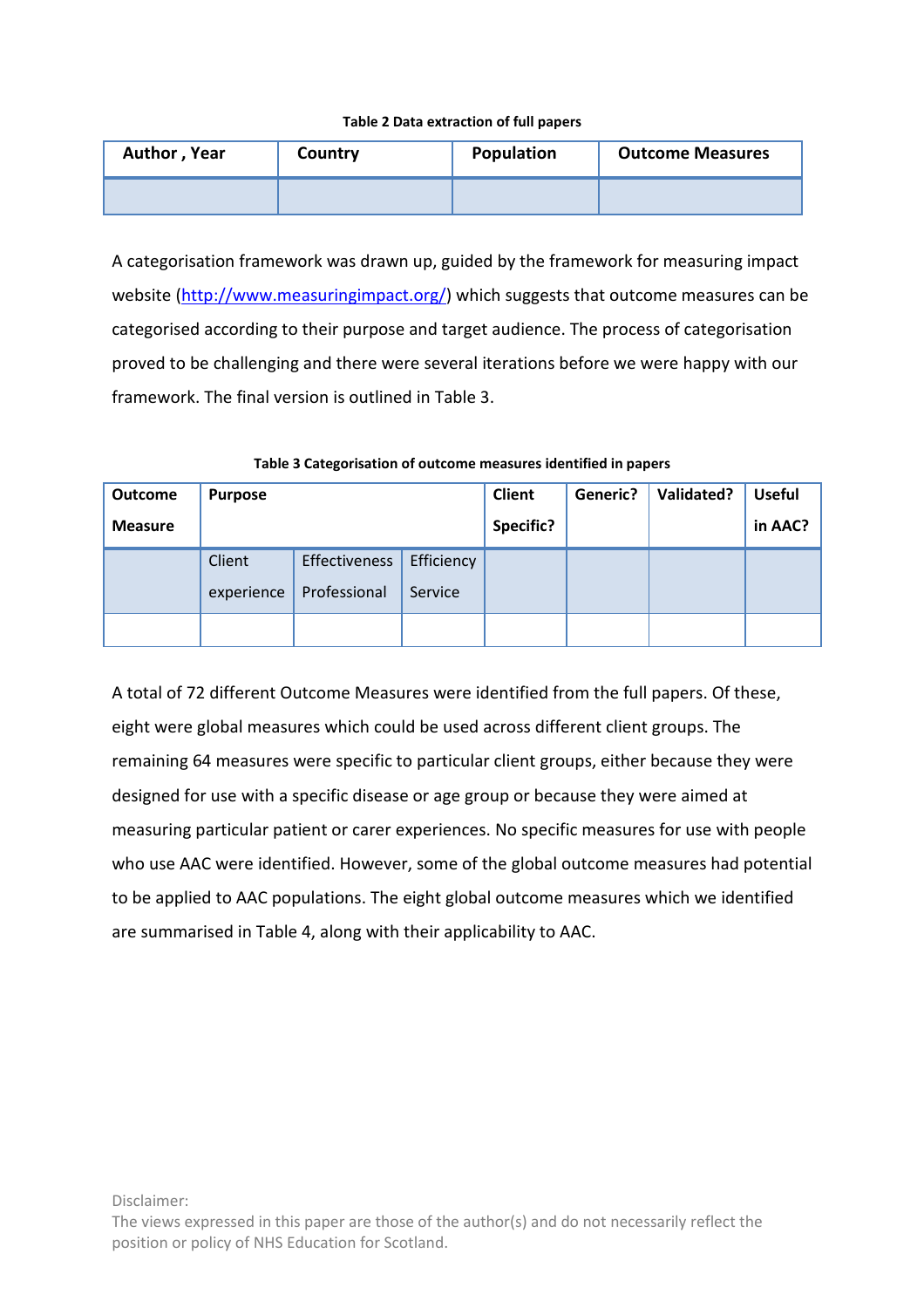| <b>Outcome measure</b>      | <b>Purpose</b>         | <b>Applicability to AAC</b> | <b>Limitations</b>   |
|-----------------------------|------------------------|-----------------------------|----------------------|
| <b>AUSTOMS (Australian</b>  | Measures outcome in    | Yes                         | Validated with an    |
| Therapy outcome             | terms of functioning   |                             | Australian           |
| measure)                    | and participation      |                             | population           |
|                             |                        |                             |                      |
| <b>COPM</b> (Canadian       | Goal focused.          | Yes                         | OT based outcome     |
| Occupational                | Measures perceived     |                             | measure. Language    |
| <b>Performance Measure)</b> | change from client's   |                             | used may be          |
|                             | perspective            |                             | inaccessible to      |
|                             |                        |                             | other professionals  |
| EQ5D                        | Non-disease-specific   | Possibly                    | Very general         |
|                             | instrument for         |                             | measure of health    |
|                             | describing and valuing |                             | and well being       |
|                             | health.                |                             |                      |
| FIM/FAM                     | General measures of    | No                          | Does not include     |
|                             | functioning            |                             | communication        |
| <b>GAS (Goal Attainment</b> | Goal focused outcome   | Yes                         | Outcomes based on    |
| Scaling)                    | measure                |                             | patient's perception |
|                             |                        |                             | of goal              |
|                             |                        |                             | achievement.         |
| <b>Nottingham Health</b>    | Measure provides a     | No                          | Does not include     |
| <b>Profile</b>              | brief indication of a  |                             | communication        |
|                             | patient's perceived    |                             |                      |
|                             | emotional, social and  |                             |                      |
|                             | physical health        |                             |                      |
|                             | problems.              |                             |                      |
| <b>TOMs (Therapy</b>        | Measures outcome in    | Yes                         | Does not currently   |
| <b>Outcome Measure</b>      | terms of functioning   |                             | have questions       |
|                             | and participation      |                             | relating to AAC      |

#### **Table 4 Applicability of global Outcome Measures to AAC**

### Table 4 shows some of the complexities inherent in trying to make comparisons between

### Disclaimer: different Outcome Measures, not only because they are used for different purposes but also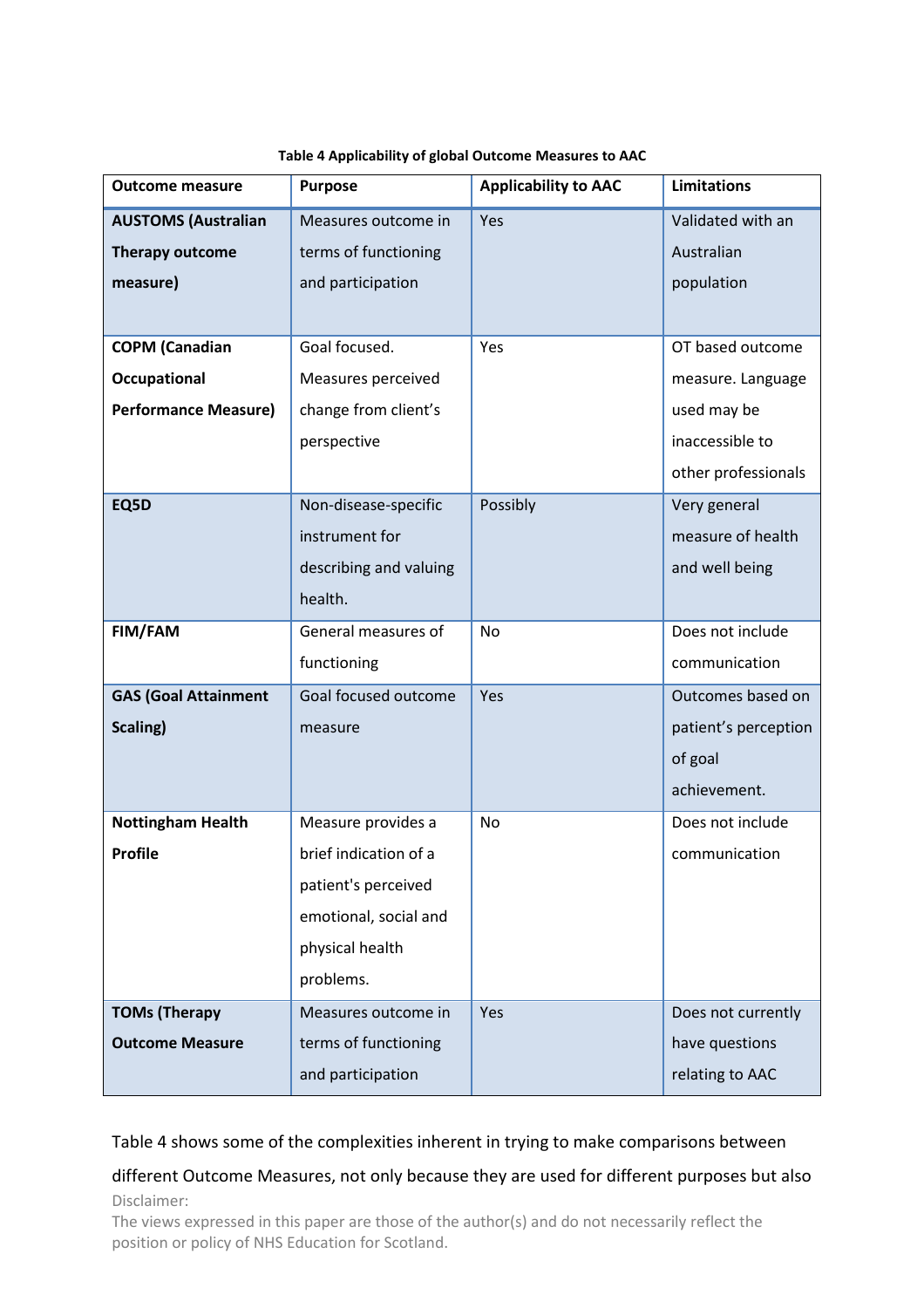because they are designed to be used by various professionals. We are aware that from this literature search, we identified measures that are predominantly used by health professionals, and that other disciplines (such as educationalists and social workers) may use other outcome measures and may wish to measure things from different perspectives. This is one of the limitations of this literature review, but by combining our results with the other methods employed in this project we hope that we have gone some way to address this.

In summary, from this rapid review of the literature we found that:

- A wide range of outcome measures exist and the purposes and application of these vary;
- No specific Outcome Measure for AAC exists which can be used across client groups
- Some global Outcome Measures may be applicable to AAC.

Our next step was to synthesise the findings from our literature review with the findings from the Communication Matters Outcome Measures project. This is summarised in Section 3.2.

# **3.2: Synthesis of findings from literature review with Communication Matters Report and Framework for Measuring Impact**

In September 2012, Communication Matters (CM) published a report on an Outcome Measures project. The aim of this was to:

*"provide information to service providers and users in order to equip them with knowledge about tools that are appropriate to identify change associated with services and an individual's communication skills"* (CM 2012:1).

The project was commissioned because it was recognised that AAC services should be measuring outcomes in order to provide feedback to clients, services and commissioners. The project took the form of a working group of AAC experts who met to identify and discuss commonly used outcome measures that were thought to be of use in AAC. In the report, Outcome Measures are identified and categorised according to their focus (what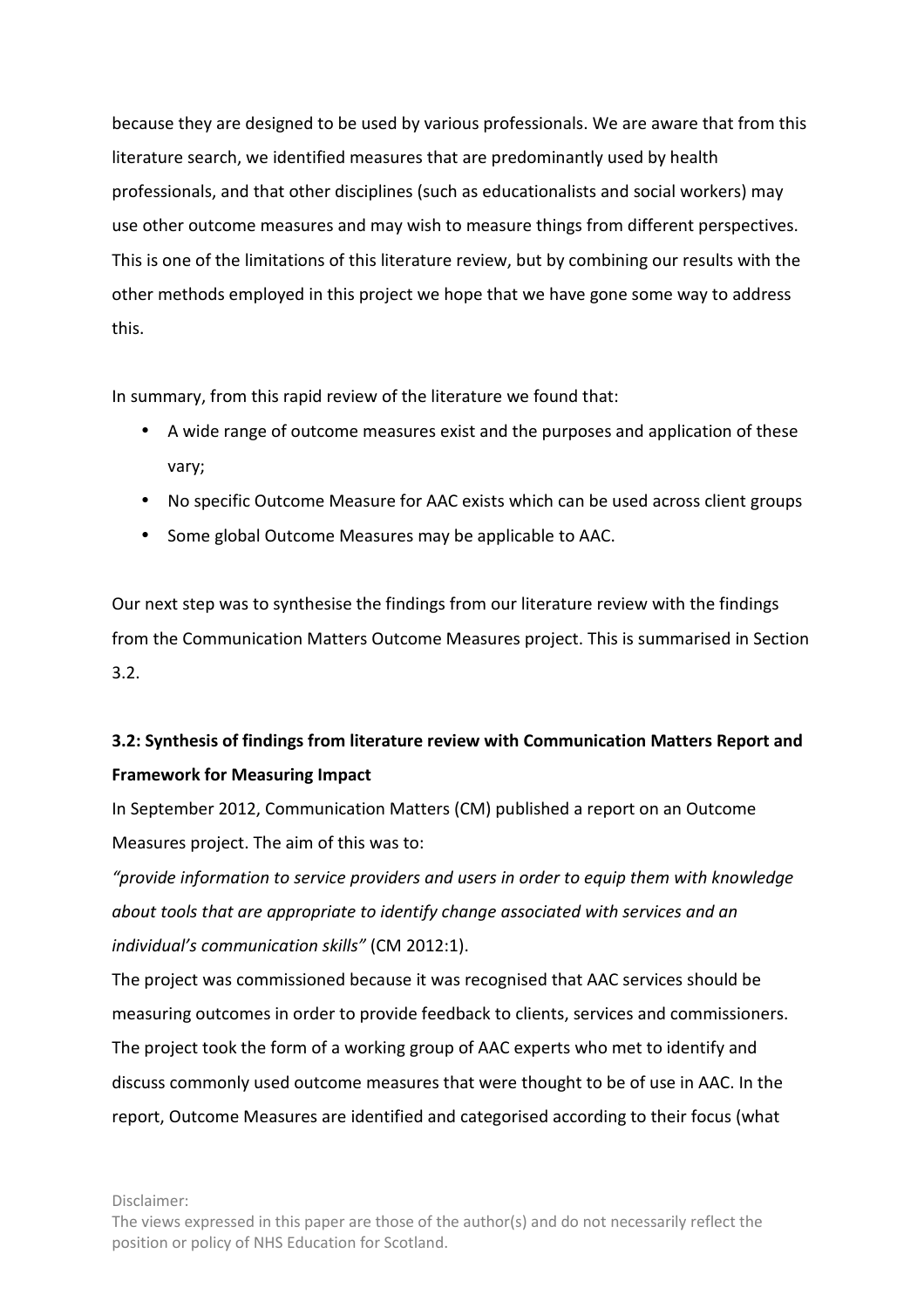they are measuring), psychometric properties, the framework upon which they are based and whether or not they can be used in AAC.

The report highlights the following issues in relation to outcome measures in AAC:

- It is very difficult to distinguish between outcome measures and assessment. The report states that: *"some assessments can act as outcome measures, but this is not always the case"* (CM 2012: 6).
- Underlying conceptual frameworks can help inform our decision making when choosing outcome measures. Specific frameworks relevant to AAC were the International Classification of Functioning, Disability and Health (ICF) (WHO 2001) and Janice Light's Communicative Competency Framework (Light 1989).
- A total of 23 measures were identified and have been collated onto a table which summarises the purpose of each Outcome Measure and its applicability to AAC.

Although 23 measures were identified, many of them were assessments (such as Blackstone's Social Networks) or approaches to eliciting goals and aims (such as Malcomess' Care Aims) rather than outcome measures. This illustrates that outcome measures and assessments appear to exist on a spectrum and distinguishing between them is not straight forward. The fact that sometimes, assessments can be used as outcome measures further complicates the picture.

The CM report highlights that outcomes should collect data at different levels. These can be aligned according to the Framework for Measuring Impact which helps us identify which measures we need to choose for different purposes (Table 5):

| <b>From CM report</b>                       | <b>From Framework for Measuring Impact</b> |
|---------------------------------------------|--------------------------------------------|
| At the level of the client:                 |                                            |
| to inform interventions;                    | Patient experience measures;               |
| to measure change over time;                | Effectiveness measures                     |
| to measure impact of interventions          |                                            |
| At the level of the service:                | Patient experience measures;               |
| to monitor service delivery                 | Effectiveness measures                     |
| At the level of the purchaser/commissioner: |                                            |
| to establish benefits of service;           | Effectiveness measures                     |

**Table 5 Different levels of outcome measures** 

Disclaimer: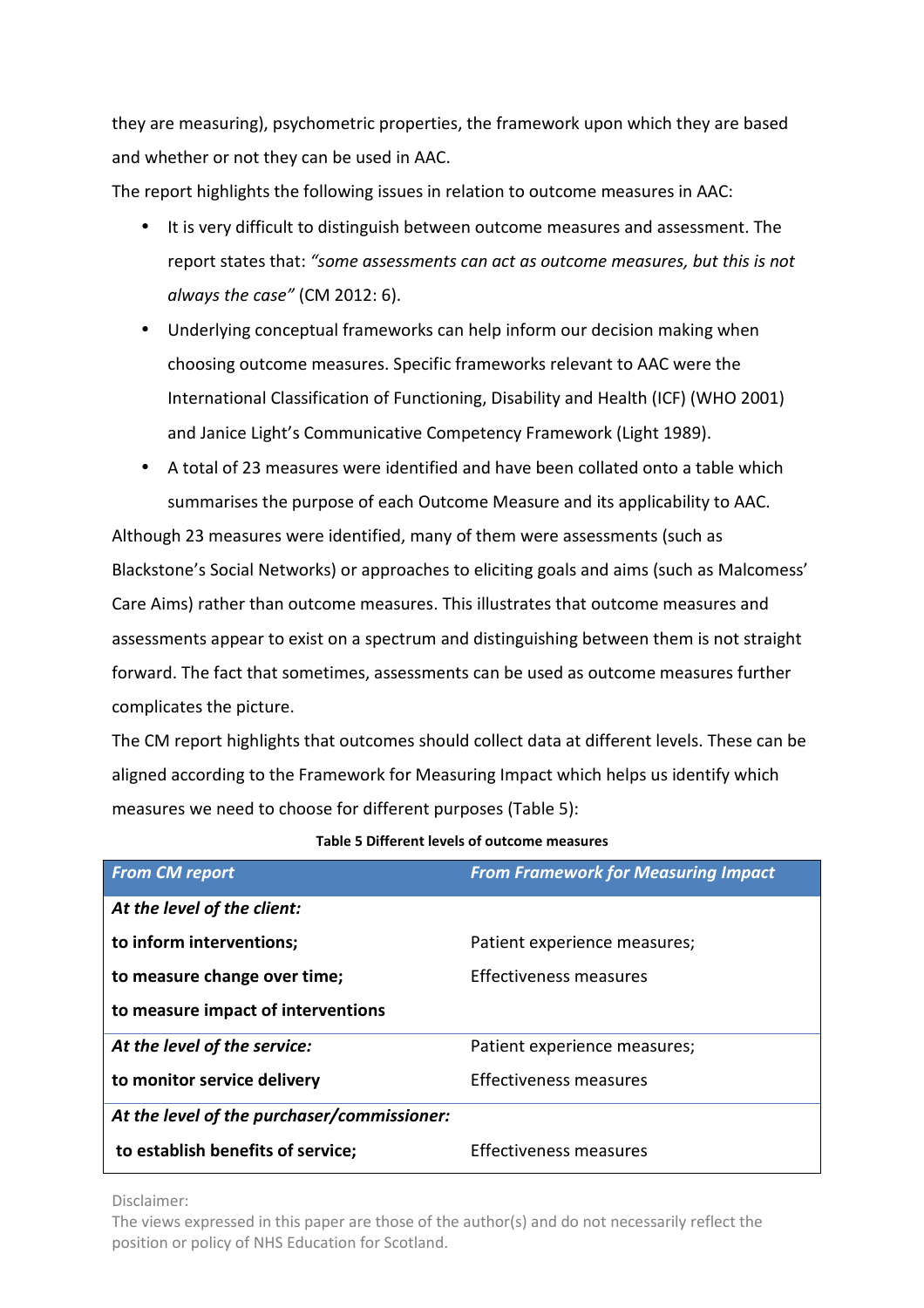The CM report and the results of our literature review provide us with useful information about outcome measures in AAC. Four global outcome measures were identified from the CM report which could be applied to AAC: COPM, GAS, TOMs and AUSTOMs. We identified these as well as an additional measure (EQ5D) in our literature review. The EQ5D is likely to be of limited value in measuring AAC outcomes because it is very general in nature and is therefore unlikely to pick up changes due to AAC interventions.

From the literature review and the CM report it has been possible to identify which Outcome Measures have the potential to be used in AAC. However this did not provide us with information about what AAC practitioners are using in practice. In order to find out about current practice, we conducted a survey, which is outlined in section 3.3.

#### **3.3 Online Survey**

In order to find out what AAC health, education and social work practitioners do in practice in relation to measuring outcomes in AAC, we designed an online survey. This was sent out to people working in AAC in Scotland, the rest of the UK and internationally. We used our existing networks, including Facebook and Twitter in order to reach as many people as possible. As we were conducting this project within a limited timescale, the survey was 'live' for the period of one week only  $(1<sup>st</sup> - 8<sup>th</sup>$  March 2013). The survey questions are included in Appendix 1, but covered the following areas:

*Demographic information: (Professional background, geographic location, sector); Knowledge of outcome measures in AAC; use of outcome measures and strengths and limitations of outcome measures in AAC.* 

#### *3.3.1 Results*

We sent the survey out by email to over 246 people from the UK and internationally using our own as well as ISAAC networks. We also used social media to publicise the survey. These proved to be effective methods of dissemination as within one week 153 people had completed the survey. Figure 2 shows the range of professionals who took part.

Disclaimer: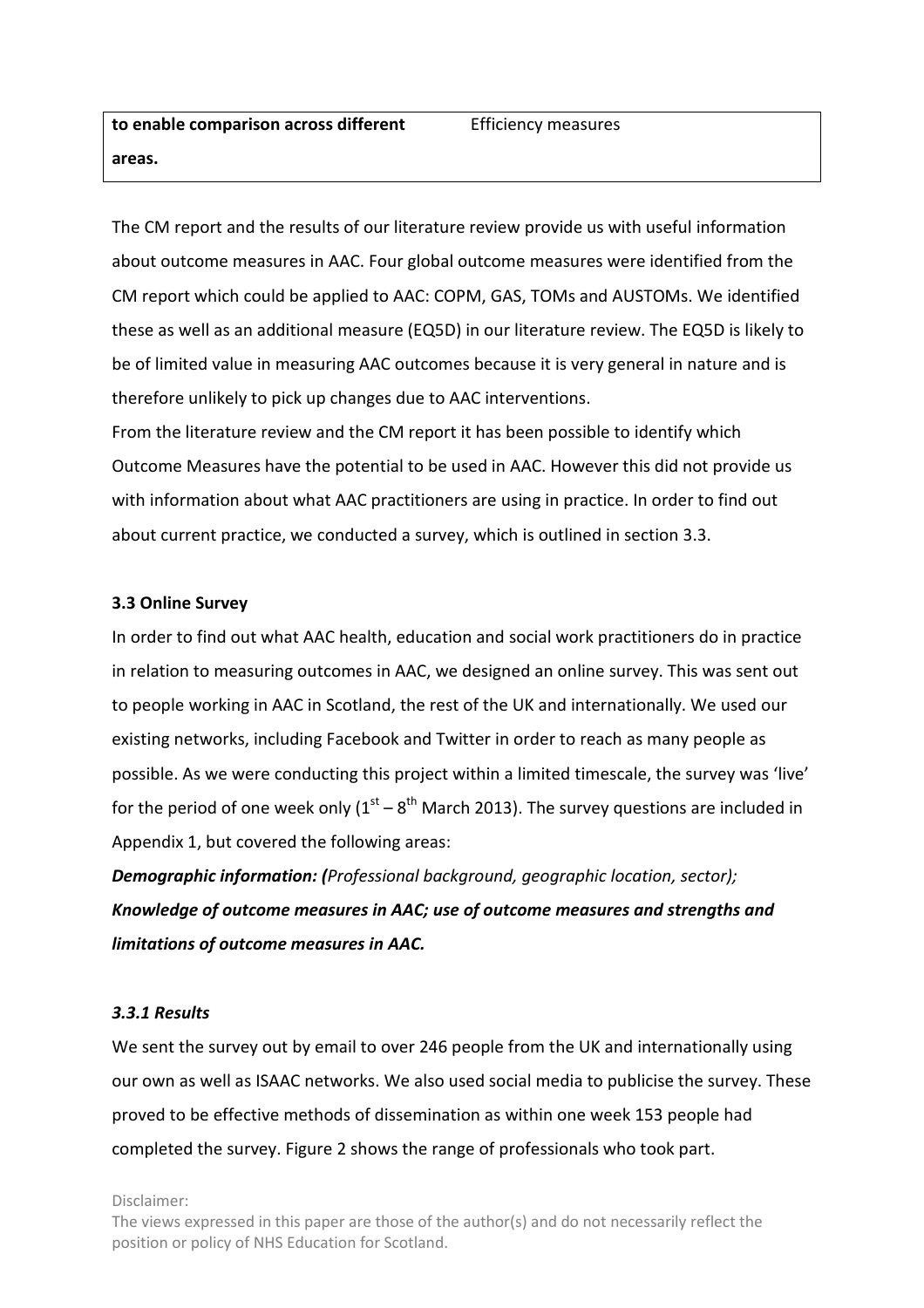

#### **Figure 2 Range of professionals taking part**

The majority of respondents were from Scotland, but people from the rest of the world, including North America, Scandinavia and China also took part. Over 70% were Speech and Language Therapists which is to be expected as we specifically targeted people working in AAC.



#### **Figure 3 Geographical location**

Disclaimer: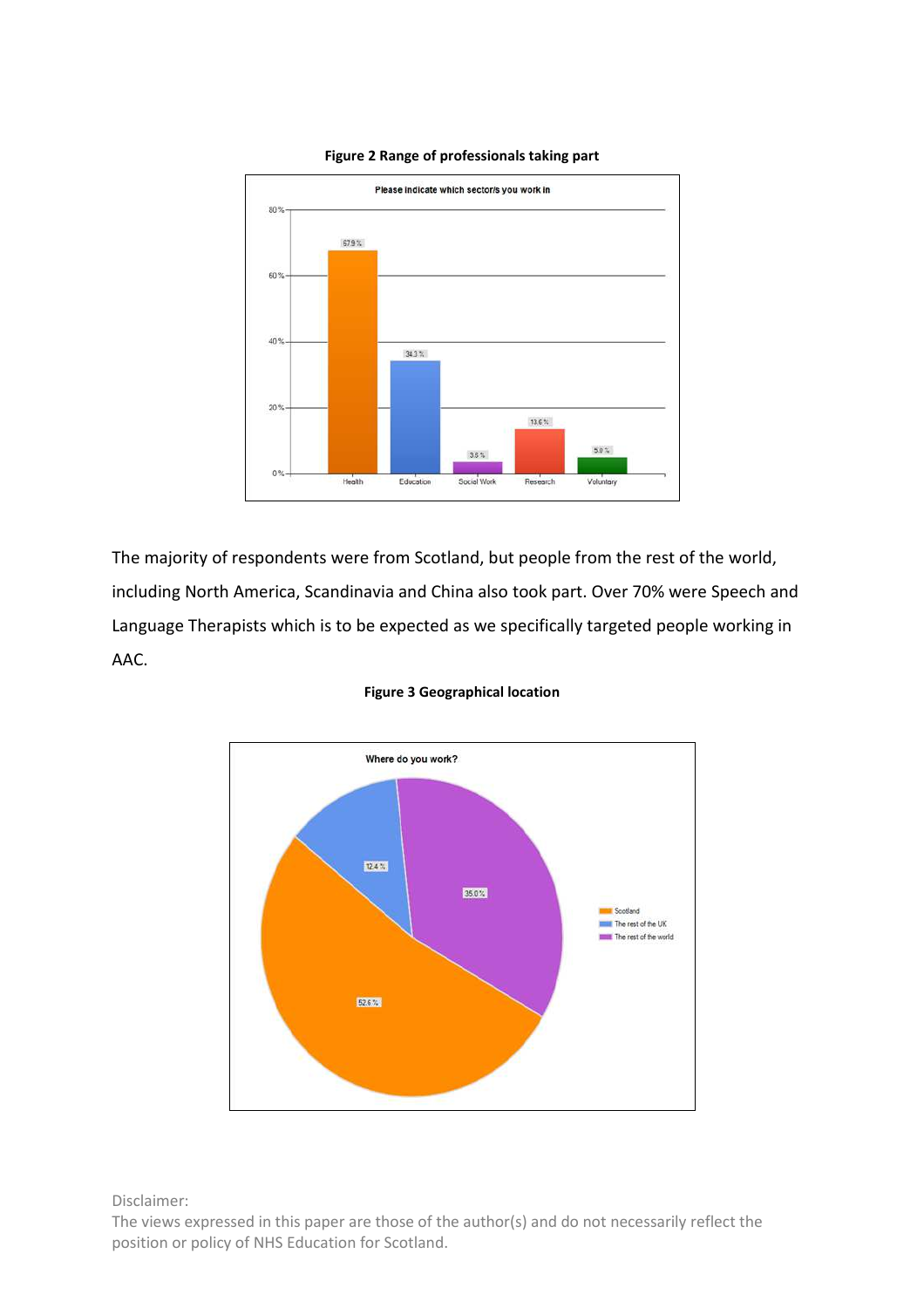Most respondents were Speech and Language Therapists, which reflects the main professional group who provide AAC services.



**Figure 4 Professional background** 

Respondents were asked to rate the extent of their knowledge of Outcome Measures in AAC. As Figure 5 shows, most people said that their knowledge was 'not at all extensive', and only 7.2% felt they had very extensive knowledge about this subject.





When asked about the purpose of outcome measures, people felt that it could be used for different reasons: to provide feedback to clients, professionals and services. Most people felt that Outcome Measures could be used for at least two of these purposes.

Disclaimer: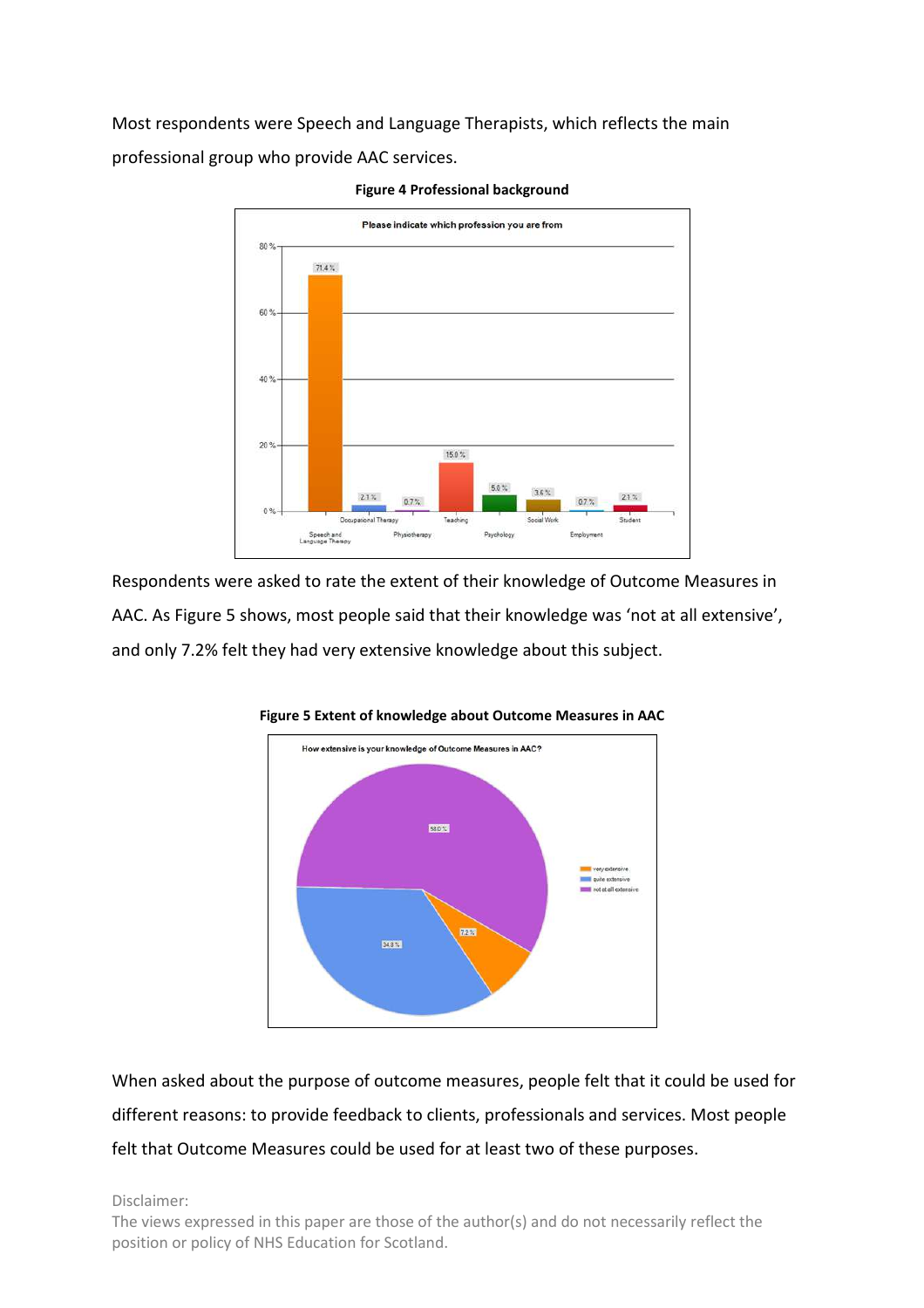

#### **Figure 6 Purpose of Outcome Measures**

Respondents were asked to name which Outcome Measures was most used for AAC in their workplace. 109 people answered this question. Table 6 shows the range of measures that were identified.

| Outcome Measure used                      | <b>Numbers</b> | Outcome Measure used                  | <b>Numbers</b> |
|-------------------------------------------|----------------|---------------------------------------|----------------|
| None used                                 | 59             | <b>AFROM</b>                          | $\mathbf{1}$   |
| <b>TOMs</b>                               | 14             | <b>Functional communication</b>       | 1              |
| <b>Care Aims</b>                          | 10             | <b>Emotion Talks</b>                  | $\mathbf{1}$   |
| <b>Talking Mats</b>                       | $\overline{7}$ | <b>Subjective impressions</b>         | $\mathbf{1}$   |
| GAS                                       | 6              | <b>East Kent Outcome Scale</b>        | 1              |
| <b>CODES Framework</b>                    | 4              | Sarah Blackstone's social<br>networks | $\mathbf{1}$   |
| <b>Battery of language</b><br>assessments | 3              | List of signs                         | $\mathbf{1}$   |
| <b>Goal setting</b>                       | 3              | <b>Talking Points</b>                 | $\mathbf{1}$   |
| In-house assessments                      | 2              | <b>Vases</b>                          | $\mathbf{1}$   |
| <b>EFFC</b>                               | $\overline{2}$ | <b>Carer Feedback</b>                 | $\mathbf{1}$   |
| <b>COPM</b>                               | 1              | <b>Activity Card sort</b>             | 1              |

#### **Table 6 Main Outcome Measure used Table in workplace**

The responses from this question are of particular interest and suggest that many people are not currently using Outcome Measures when working with people who use AAC. The measures that people did identify indicate that outcome measures is poorly understood. For example, ten people indicated that they use 'Care Aims' as an outcome measure. The Care

Disclaimer: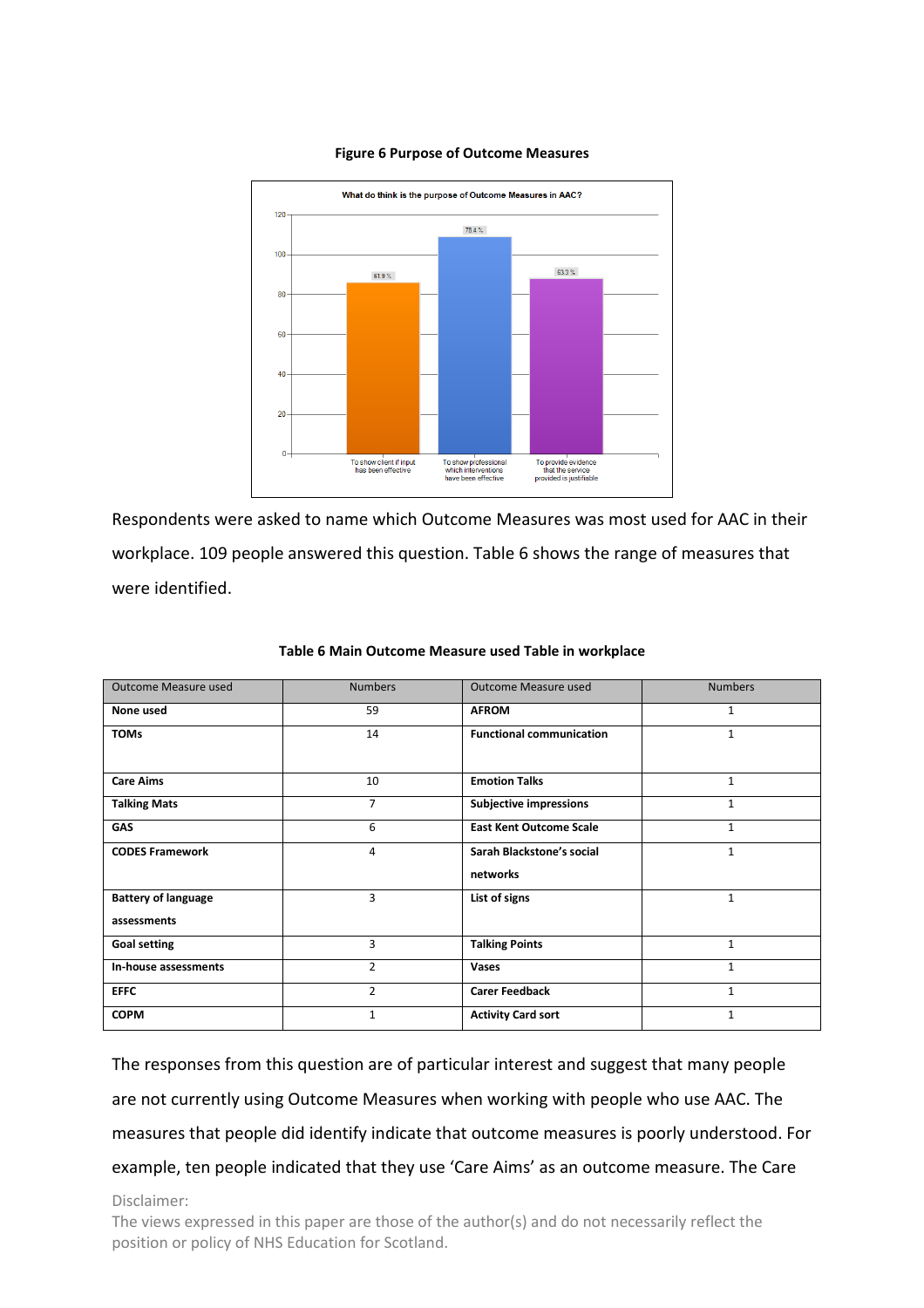### Aims approach was developed by Kate Malcomess

(http://www.careaims.com/index.php?page=home) as a model to support therapists in their clinical decision making and was not developed as an outcome measure. Many people stated that they used a combination of measures, some of which were based at the level of the patient, involving shared goal or target setting. Others used informal methods, some developed in-house, in combination with more formal, standardised measures. Enderby's Therapy Outcome Measure (TOMs) was the most widely used measure identified. Respondents were asked how frequently they used Outcome Measures. The majority of people who named an outcome measure said that they did not use it with clients who used AAC (Figure 7).



#### **Figure 7 Frequency of use**

Although many people said that they did not use Outcome Measures routinely in practice, most people felt that there was value in measuring outcomes for clients, professionals and services. However, there appears to be a discrepancy between what people believe and what they report that they do in practice. People were given the opportunity to tell us more about the strengths and limitations of outcome measures as well as give suggestions for improving how outcome measures are used in practice. We report on comments made by respondents in section 3.3.2.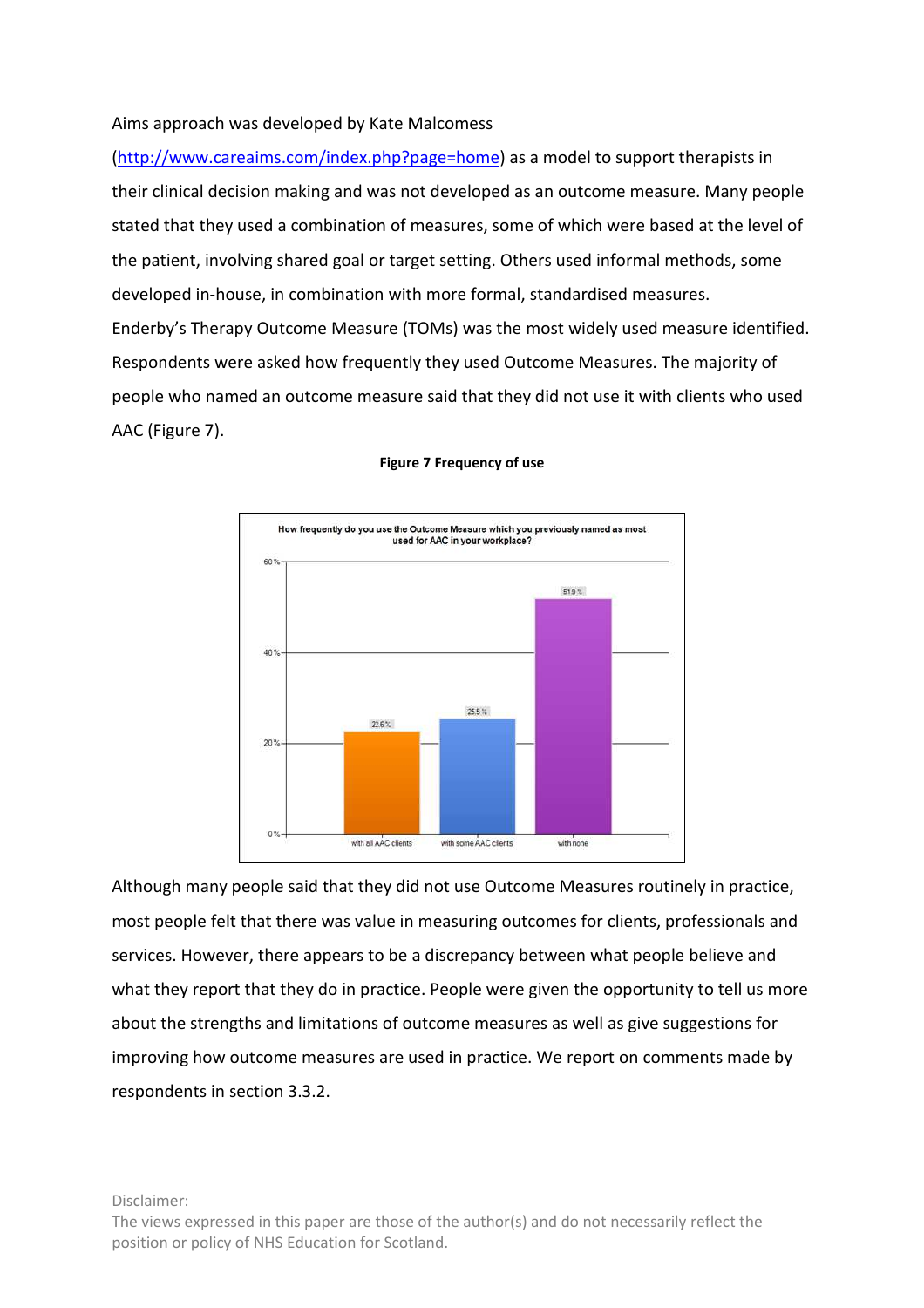### *3.3.2 Comments from participants*

Respondents made comments in response to the free text questions which are outlined below:

- *Please describe the strengths of the Outcome Measure (most used for AAC) in your work place.*
- *Please describe the limitations of the Outcome Measure (most used for AAC) in your work place.*

• *Do you have any suggestions for improving how Outcome Measures are used in AAC?*  People were asked to respond to the questions by relating their answers to the particular outcome measure which they had identified earlier in the survey. We analysed the comments from respondents using Framework analysis (Lacy and Luff 2001) which enabled us to organise the data onto charts which were then indexed and grouped into themes. We report on each question separately, drawing out the main themes and also any particularly relevant exceptions.

*a. Strengths of Outcome Measures used in AAC* 

People felt that the use of outcome measures helped them to communicate with others in the multidisciplinary team and provided a common language and standard for assessment and therapy:



The majority of respondents regarded outcome measures as part of the assessment process, and said that the main benefit of using an outcome measure was to guide therapy, as these comments suggest:



### As we have seen from the Outcome Measures named in the survey, it would seem that

### Disclaimer: professionals do not always make a distinction between assessment and outcome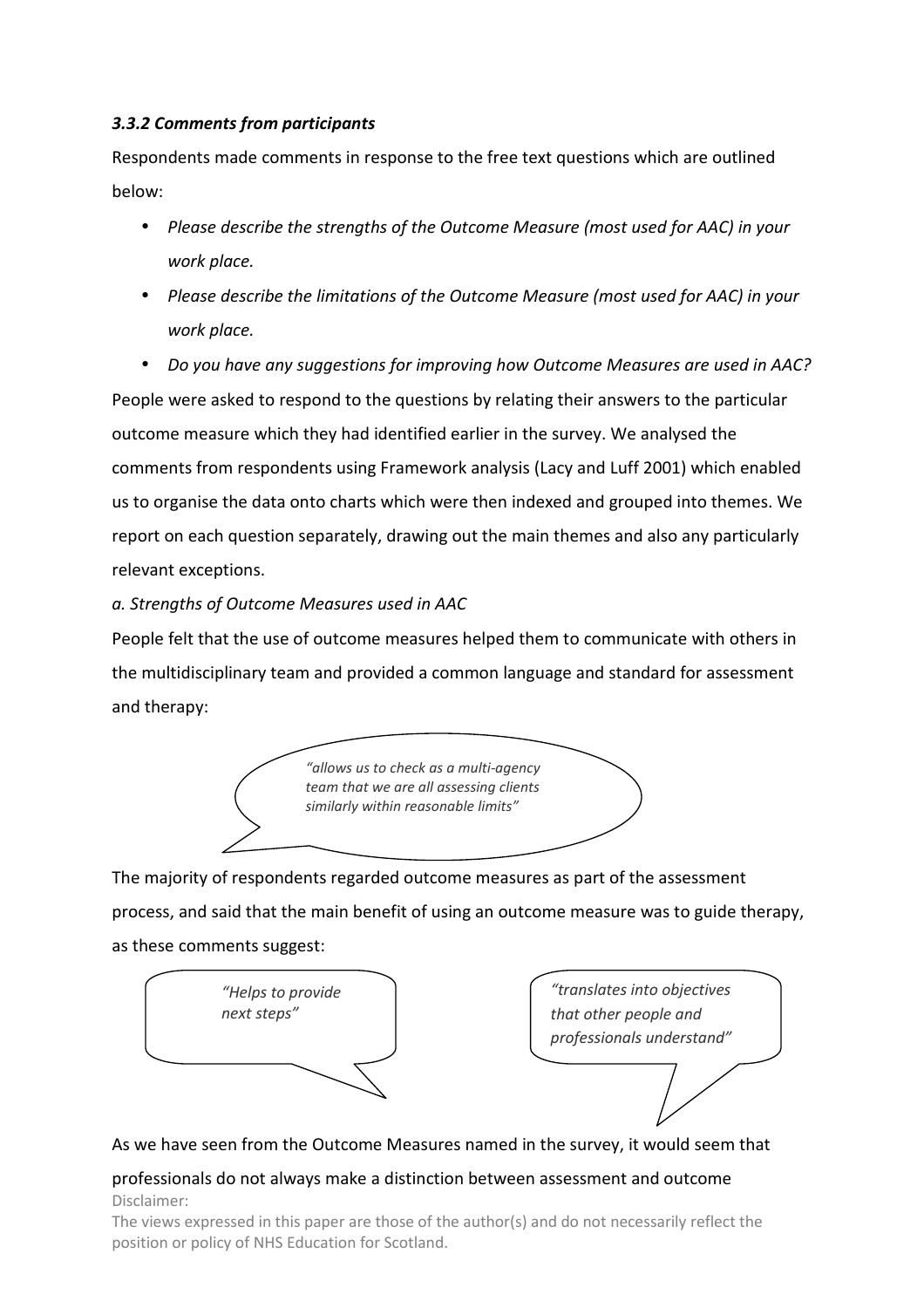measures. They appear to regard outcome measures as part of the assessment process which is used to guide decision making and inform therapy rather than to measure change in specific areas of a person's life over time.

People believed that the main benefit of using Outcome Measures was as a method of providing feedback for therapists, clients, families and services:

| for improvement easily evident shows                                    |
|-------------------------------------------------------------------------|
| completed jointly with all working with                                 |
| "gives a mean to show<br>everyone that the client is getting<br>better" |
|                                                                         |

However, many of these comments related to the fact that professionals were using client centred goals as a form of outcome measurement, rather than more objective, validated outcome measures.

*b. Limitations of Outcome Measures used in AAC* 

Respondents highlighted that some of the measures they used were only meaningful to Speech and Language Therapists and therefore results could be not always be usefully shared with other members of the multidisciplinary team:



Other comments highlighted that it can be difficult to consistently use Outcome Measures

across professional groups and settings:

*"Others can see the areas needing developed but can be slow to act, relying on SLT for intervention when a holistic approach is required"* 



Disclaimer: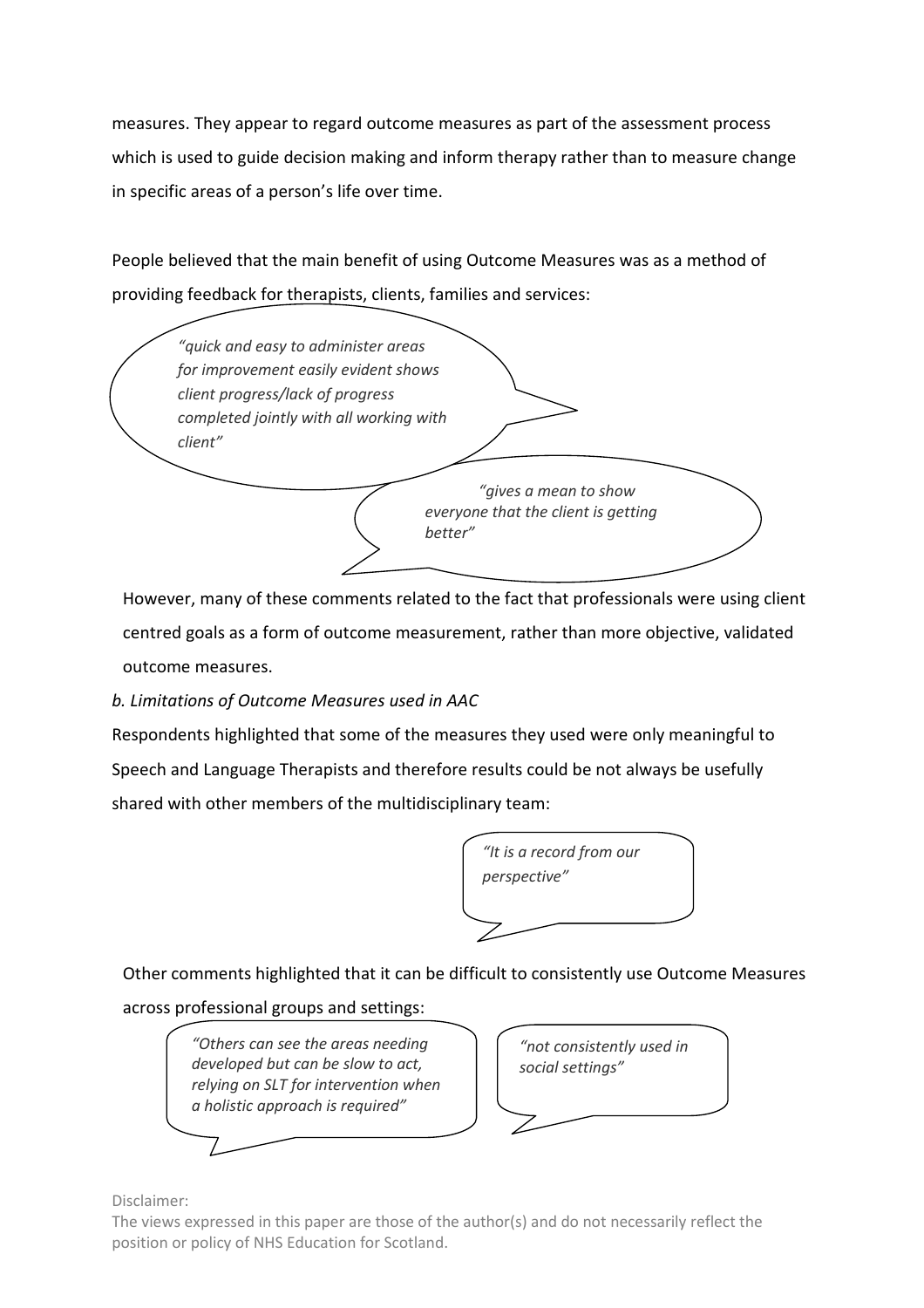The issue of sensitivity of available Outcome Measures for use in AAC was highlighted as a

limitation:



Other people appeared frustrated by the subjectivity and lack of standardisation of some the Outcome Measures which they were using, and suggested that this made it difficult to prove that their interventions were effective.



Although many people used informal goal setting and Goal Attainment Scaling to measure outcomes, they did comment on the limitations and difficulties of using these methods for measuring outcomes. It was also acknowledged that systems such as 'Care Aims' were not developed or intended to be used as outcome measures.



Disclaimer: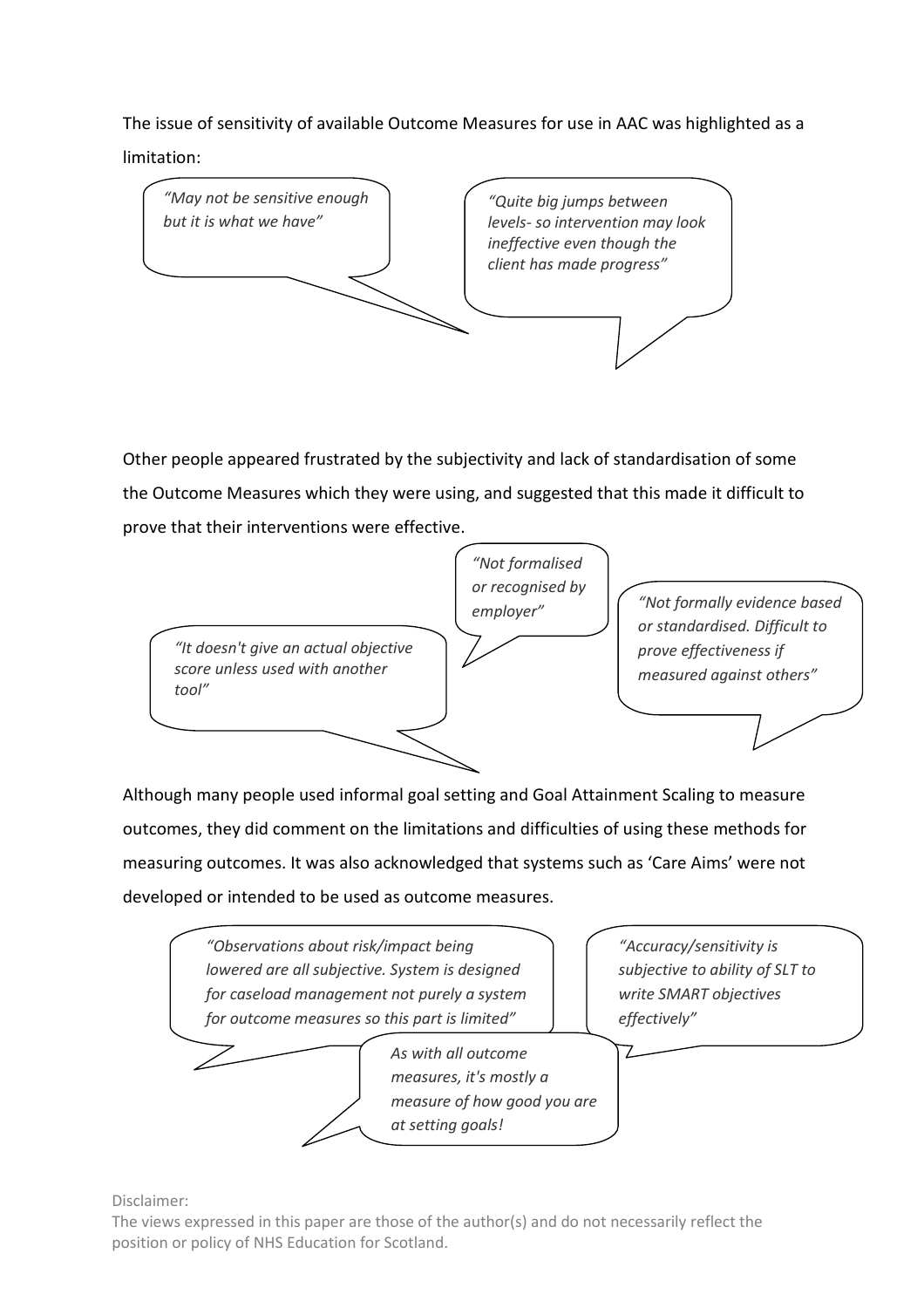There was an overwhelming belief that existing Outcome Measures were not useful for measuring the impact of AAC interventions.

*currently we do not have an outcome measure that would be applicable.* 

*"no way of demonstrating outcomes with different types of AAC"* 

Several people mentioned that Pam Enderby's Therapy Outcome Measure (TOMs) is currently being adapted for use with an AAC population. This was seen as a very positive step, and something that many people welcomed and would like the opportunity to try using in practice.

*c. Suggestions for improving how Outcome Measures are used in AAC* 

Many people felt that the topic of Outcome Measures in AAC was an important one and that there should be a standardisation and sharing of ideas across AAC practitioners regarding best practice. This was something that people were in agreement within the UK and further afield:

> *community" "More international networking - a EUproject with focus on developing a webbased structure/a database to be used in European countries"*

*"Sharing practice and tips across the AAC* 

People recognised that their own knowledge and use of Outcome Measures was limited and they identified the need for a framework to guide professionals in their choice of

appropriate Outcome Measures.

*"Recommendations for more thorough outcome measures would be useful"*

*"A nationally recognised framework developed specifically to record outcomes for all AAC methods to be used by all who use it, including all voluntary organisations"*

There was also recognition of the need for clarity about what Outcome Measures are, what they are measuring and who feedback should be aimed at. Although many people expressed frustration that existing Outcome Measures could not be applied to AAC populations, some people felt that global measures *should* be applicable to AAC

# populations:

Disclaimer: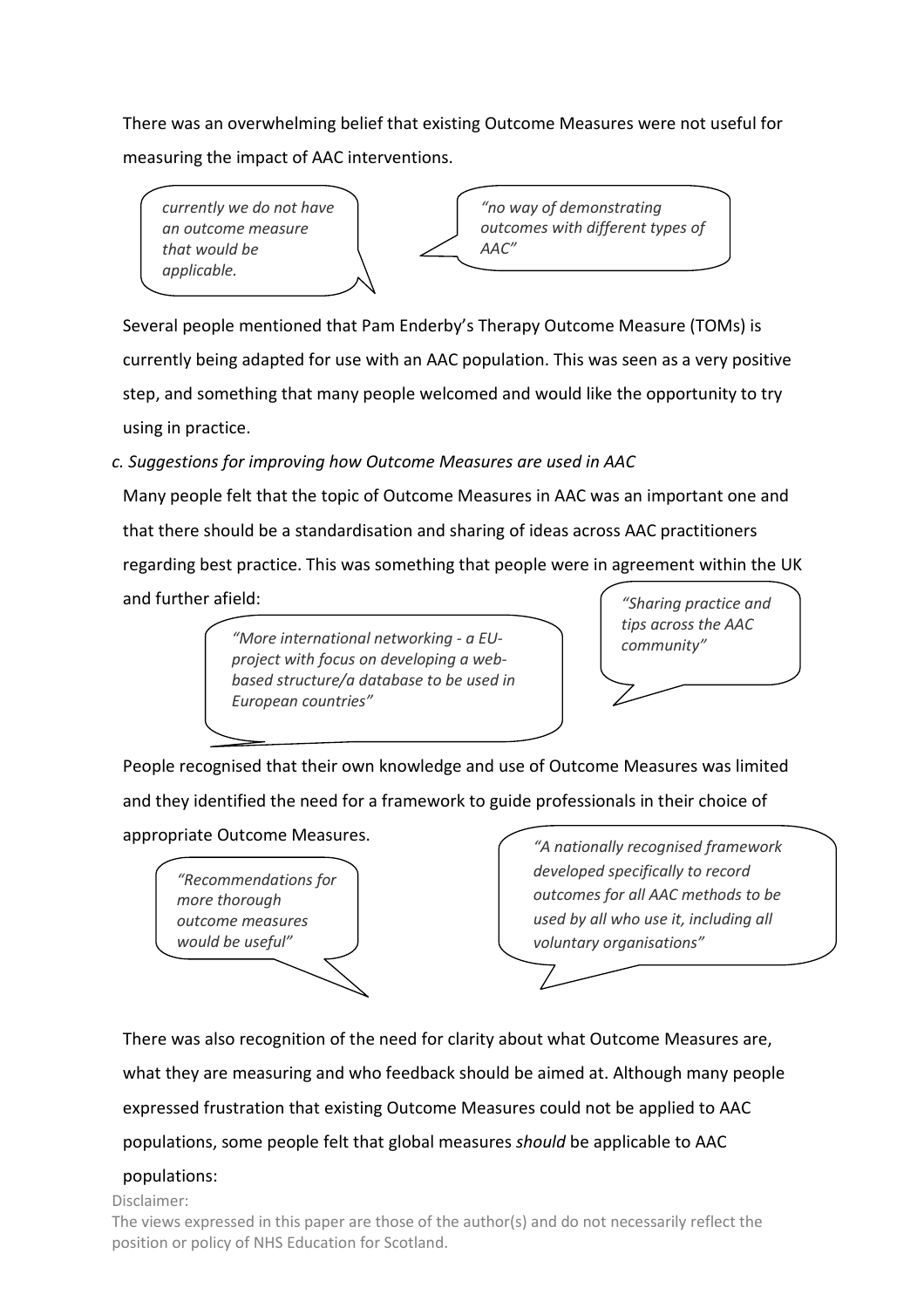

*"They should not be any different to the outcome measures used across other client groups"* 

Overall there was agreement that the use of Outcome Measures in AAC is at best variable and at worst non-existent. Respondents welcomed this project as a way of helping the AAC community develop its understanding of use of Outcome Measures.

> *"I think in reality, outcome measures are still sparsely used, and we are in real danger of not demonstrating what we do"*

The survey has provided us with useful information regarding current practice and given us an insight into professionals' understanding of Outcome Measures. Our next step was to combine insights from the literature review, the CM report and the survey. We presented our findings to two expert panels so that the issues arising could be discussed in detail. This process and conclusions from the expert panel meetings are discussed in section 3.4.

### **3.4 Expert panel meetings**

AAC practitioners from Scotland were invited to attend one of two expert panel meetings. All those who attended were Speech and Language Therapists, highly specialist in AAC. The aim of the meetings were to provide a forum to enable experts in the field of AAC to discuss and reflect on the issue of Outcome Measures in the light of findings from the literature review, the CM report and the survey. Participants were identified through the Link Therapy network at SCTCI (Scottish Centre for Technology for the Communication Impaired) and through the designated AAC leads throughout Scotland.

Six people attended the first meeting and seven the second meeting.

The agenda for both meetings was the same:

- Feedback on the Communication Matters report
- Feedback on progress to date:

Disclaimer: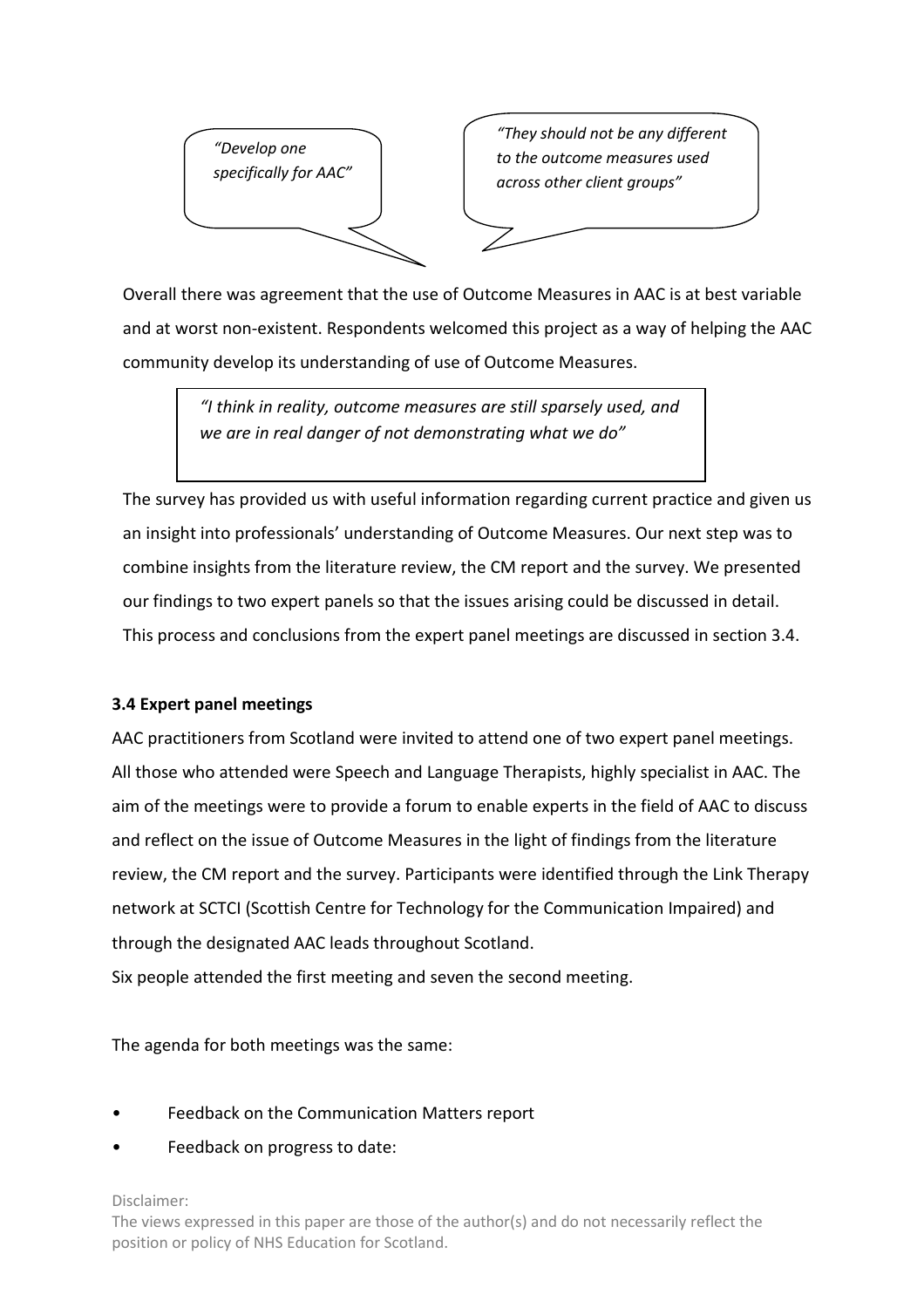- o Results of the Literature review
- o Results of the Survey
- Why do we need to measure outcomes?
- Which existing measures are useful in AAC?
- Are there particular challenges for measuring outcomes in AAC?
- Where to next?

Both sessions promoted lots of discussion between participants. The emphasis of each meeting was slightly different and discussions are summarised in tables 8 and 9.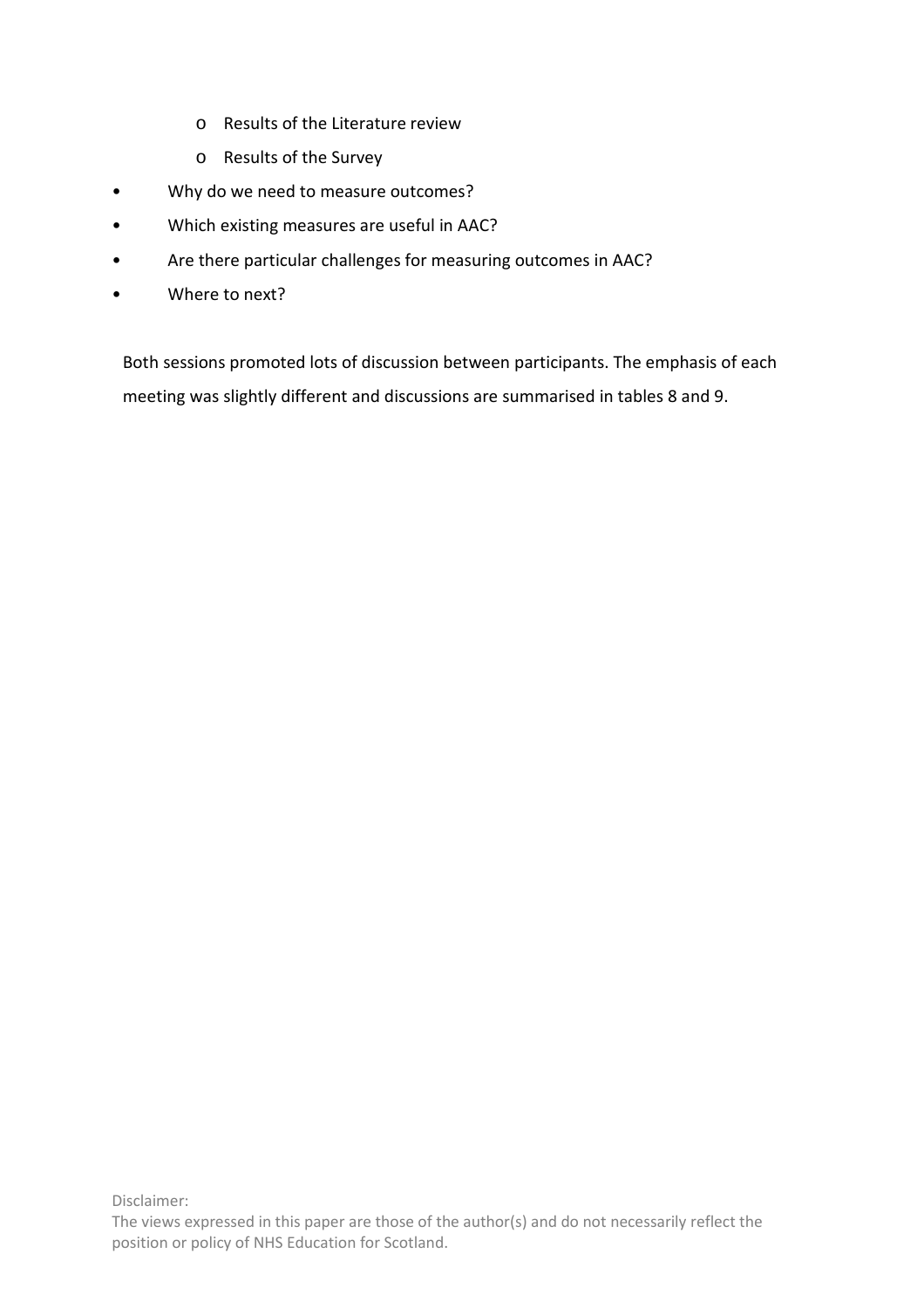| <b>Topic</b>            | <b>Main points</b>                                                                                                                   |
|-------------------------|--------------------------------------------------------------------------------------------------------------------------------------|
| <b>Discussion about</b> | A first stepping stone on the way to identifying and agreeing OMs for use in AAC.<br>$\bullet$                                       |
| <b>CM</b> report        | Has shown us the shape and size of the problem.<br>$\bullet$                                                                         |
|                         | The topic of outcome measures is important and needs to be addressed.<br>$\bullet$                                                   |
|                         | One of the drivers for the CM project was that OMs might be imposed on us.<br>$\bullet$                                              |
| <b>General comments</b> | There was agreement that we need to embrace some kind of OM in order to demonstrate that what we do is effective. The<br>$\bullet$   |
| about outcome           | importance of planning ahead (or 'thinking forward') was emphasised and a fear was expressed that if we don't agree on               |
| measures                | useful OMs, we might have them imposed on us.                                                                                        |
|                         | It was acknowledged that OM is not just a matter for people working in AAC - it is also an issue in general SLT services plus a      |
|                         | wide range of other settings. People felt that OMs need to be applicable across agencies, especially in relation to education        |
|                         | where the Doran report (which is outcome led and will lead to strategic commissioning of services) will have an impact over          |
|                         | the next 5 years. This led to discussion about terminology (in education, GIRFEC (Getting it Right for Every Child) and              |
|                         | Curriculum for Excellence language needs to be incorporated into OMs so that other professionals can relate to, understand           |
|                         | and contribute to OM).                                                                                                               |
|                         | We need a consistent approach to using OMs.<br>$\bullet$                                                                             |
|                         | OMs are also useful for demonstrating what does and what does not work.<br>$\bullet$                                                 |
| What is an              | There was much discussion around this - and broad agreement that an OM should measure a change from point A to point B.<br>$\bullet$ |
| outcome                 | However, people had concerns about ensuring that contextual factors are taken into account and also ensuring that the OM             |
| measure?                | measures are sensitive to showing the effects of AAC interventions.                                                                  |
|                         |                                                                                                                                      |

#### **Table 7 Summary of discussions from first expert panel meeting**

Disclaimer: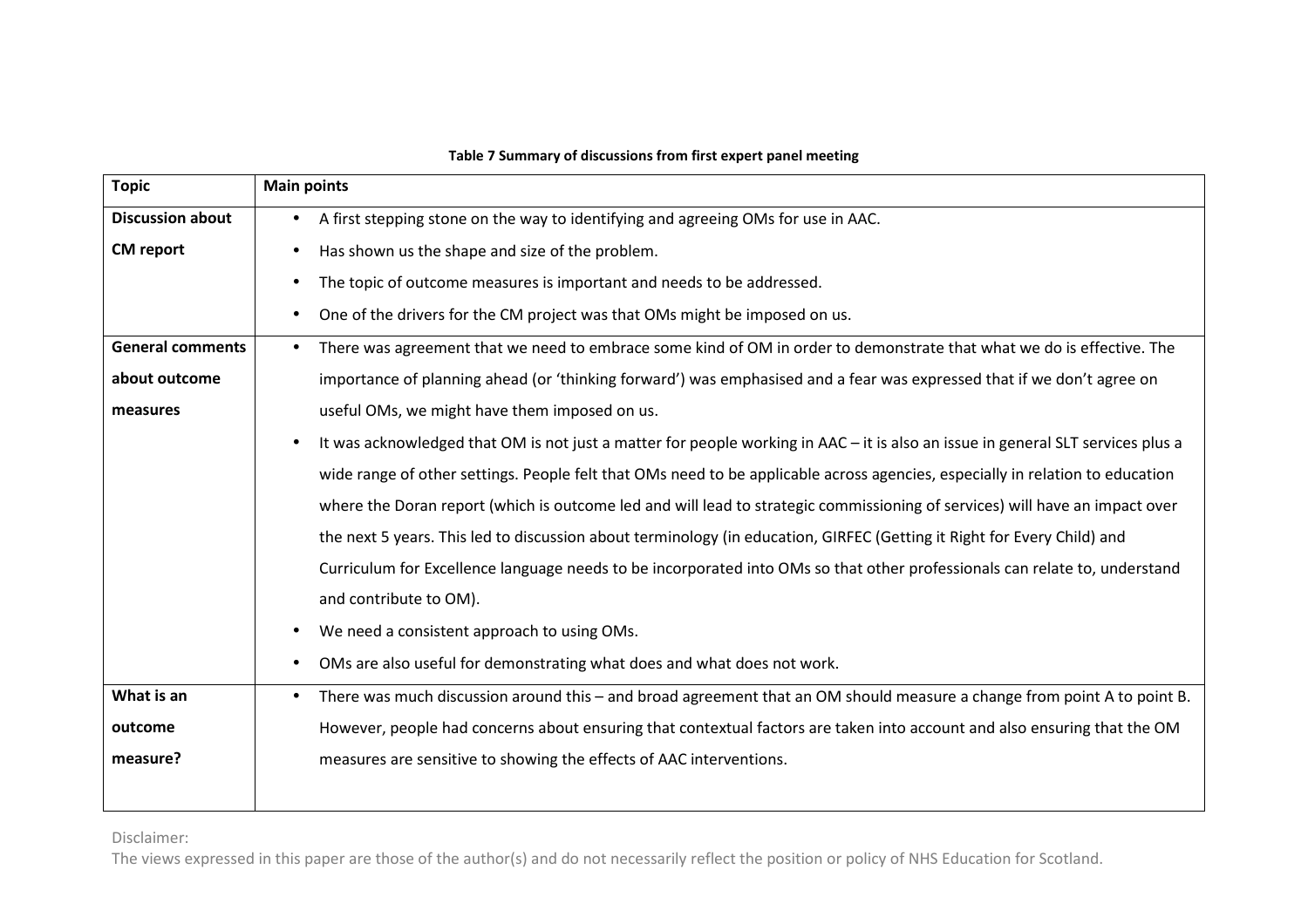| <b>Topic</b>              | <b>Main points</b>                                                                                                                    |
|---------------------------|---------------------------------------------------------------------------------------------------------------------------------------|
|                           | • There is confusion about the difference between assessment and outcome measures.                                                    |
| What do we need           | There were some discussions about whether or not we need a specific AAC OM, but again the importance of doing this using<br>$\bullet$ |
| in AAC?                   | terminology which could be used and understood across agencies was highlighted. Now might be a good opportunity to                    |
|                           | develop something that's fit for purpose.                                                                                             |
|                           | It was felt that it would be important to measure the impact of AAC - so an OM that measuring how people                              |
|                           | communicate/function with and without AAC was felt to be useful. This led onto discussion about the TOMs for AAC which is             |
|                           | currently being developed and piloted.                                                                                                |
|                           | We need to be clear why we are using OMs. There was agreement that we might use them for several different reasons.<br>$\bullet$      |
| <b>Potentially useful</b> | CODES framework (Competency, Opportunity, Driving communication forward, Engagement and Skill acquisition) – based on<br>$\bullet$    |
| frameworks                | Janice Light's communicative competencies and the Canadian Model of Occupational Performance and Engagement.                          |
|                           | The group felt that this was a possible assessment/measure which might be useful, and certainly helps partnership working             |
|                           | (but was developed for use with children - so may not be transferrable to other settings). It was agreed that we should               |
|                           | contact KEYCOMM about CODES and find out more about it and whether or not it can be used as an OM.                                    |
|                           | <b>TOMs (AAC version)</b>                                                                                                             |
|                           | This was discussed at length, and there was agreement that it would be worth finding out if we could pilot it in Scotland.            |
|                           | There was some concern that the terminology used in the TOMs would not be transferrable to education – the word 'therapy'             |
|                           | may put teachers/social worker etc. off.                                                                                              |
|                           | There was some discussion about the rating scale and whether or not it was sensitive enough to pick up small changes -                |
|                           | perhaps the pilot will clarify this. It was also felt that it would be important to have worked examples to help people with          |
|                           | scoring.                                                                                                                              |
|                           | We tried out the AAC TOMs with two imaginary patients (an adult and a child) to see if it worked and it did seem to work.             |

Disclaimer: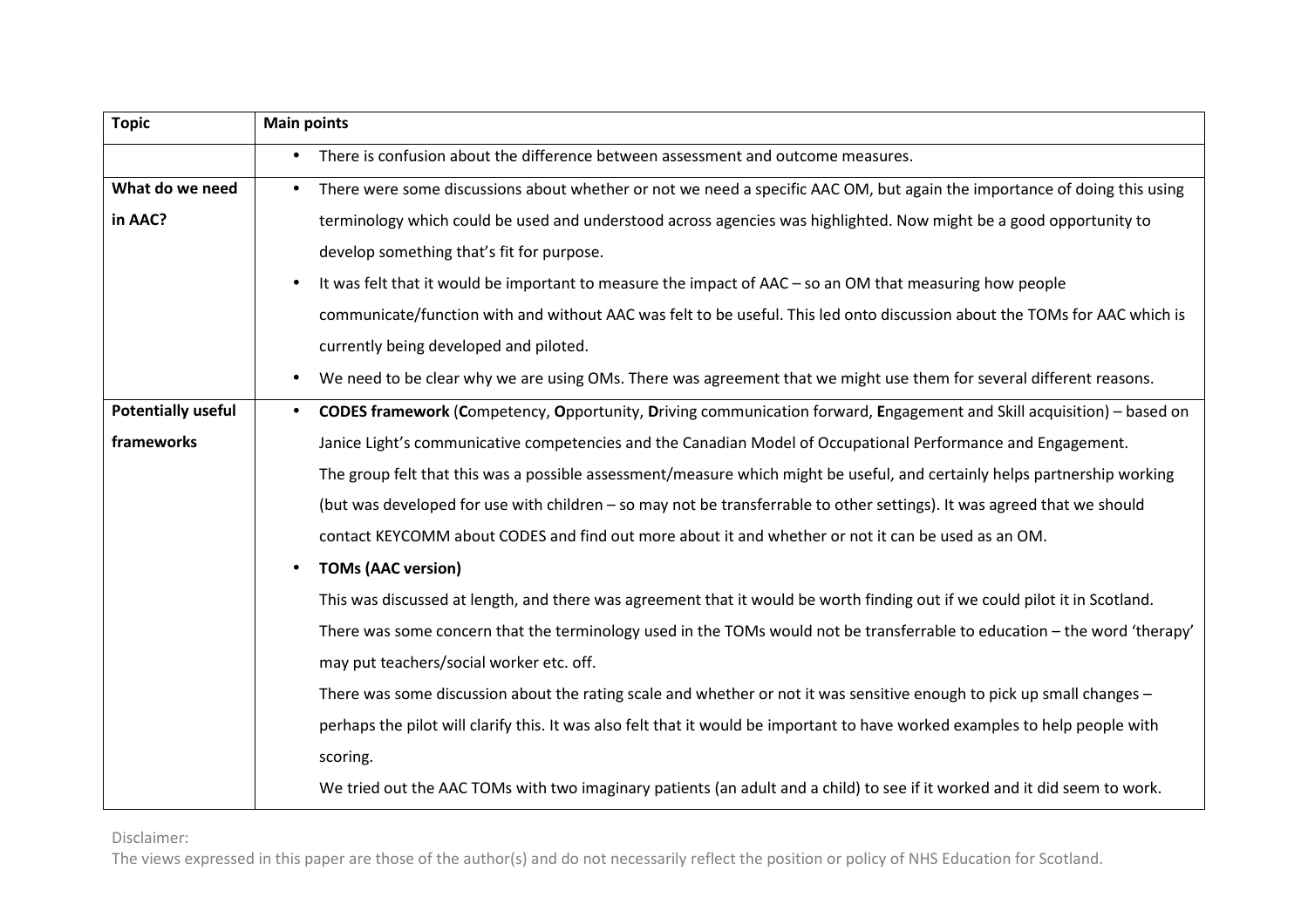| <b>Topic</b>           | <b>Main points</b>                                                                                                 |
|------------------------|--------------------------------------------------------------------------------------------------------------------|
|                        | <b>East Kent Outcome Scales</b>                                                                                    |
|                        | This was discussed as a possible Outcome Measure.                                                                  |
| <b>Suggestions for</b> | Need to consider how OMs could be used by other agencies.                                                          |
| report                 | Terminology and definitions – there is confusion about what we mean by outcome measures and how this differs from  |
|                        | assessment. If we can't agree on what an OM is, we won't be able to agree on the best one to use.                  |
|                        | Also what we mean by communication may not be what other people mean (e.g. in education, communication might be    |
|                        | interpreted as how schools communicate with parents, etc.).                                                        |
| <b>Action points</b>   | Contact University of Sheffield about piloting the AAC TOMs                                                        |
|                        | Contact KEYCOMM about the CODES framework                                                                          |
|                        | Send conclusion in report to panel members for comments                                                            |
| <b>Future projects</b> | Ask people who are routinely using OMs what their experience is and how useful the measures they use are (possible |
|                        | recommendation for the report?). A starting point could be to contact the Outcomes Google group.                   |

Disclaimer: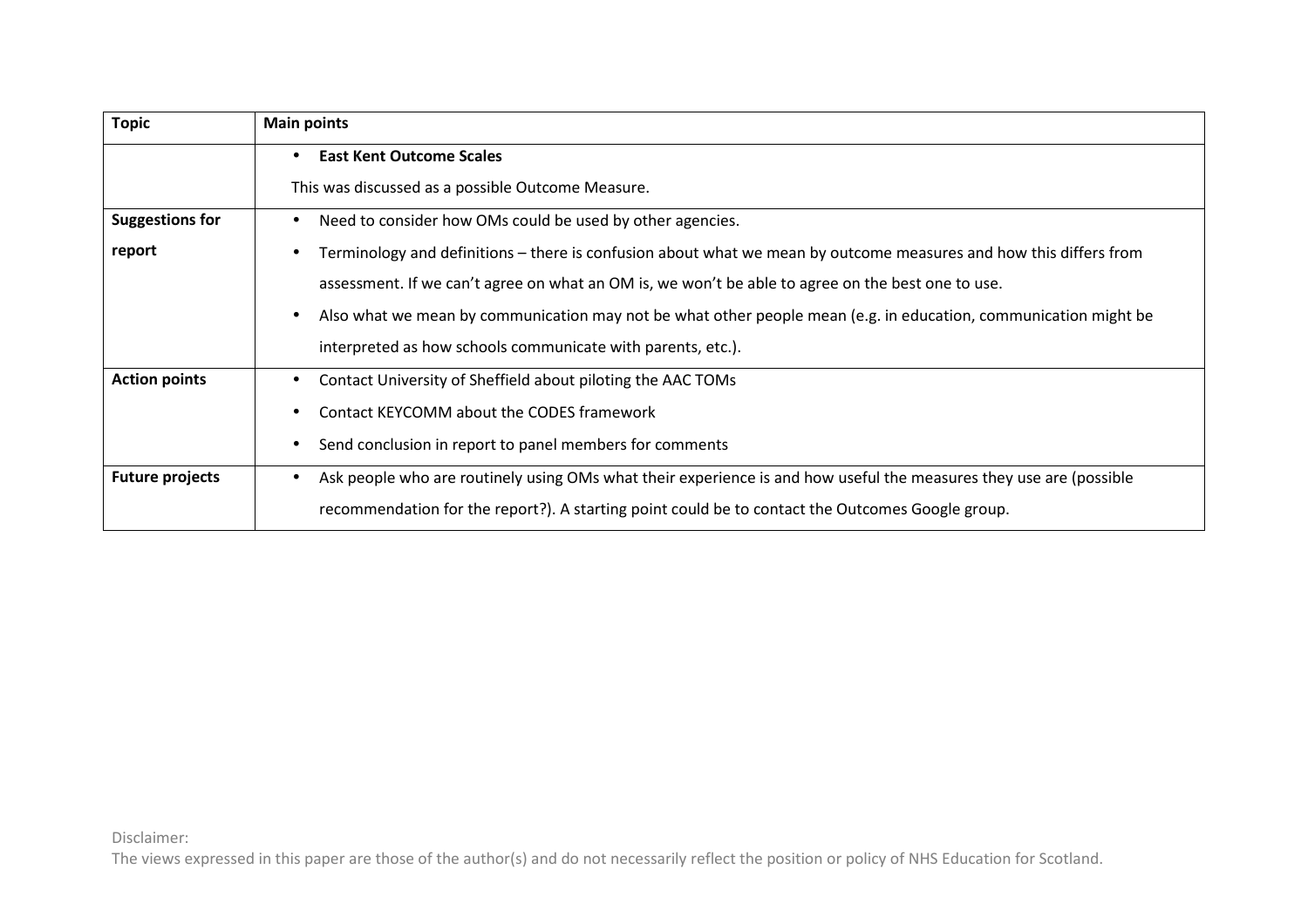| <b>Topic</b>              | <b>Main points</b>                                                                                                                      |
|---------------------------|-----------------------------------------------------------------------------------------------------------------------------------------|
| What is an                | There was a lot of discussion about OMs versus assessments and some people felt that assessments could be used as OMs. During the       |
| outcome                   | meeting we agreed on eight features that could be used to identify an Outcome Measure. Outcome Measures should                          |
| measure?                  | Measure change<br>$\bullet$                                                                                                             |
|                           | Are repeated over time<br>$\bullet$                                                                                                     |
|                           | Can be used across clients, settings and disciplines<br>$\bullet$                                                                       |
|                           | Can be used to give feedback to services, professionals, carers and clients (about what works as well as what doesn't)<br>$\bullet$     |
|                           | Are robust/standardised/well respected                                                                                                  |
|                           | Inform discharge<br>$\bullet$                                                                                                           |
|                           | Are short and straightforward to use<br>$\bullet$                                                                                       |
|                           | Allow for comparison with different types of AAC/No AAC                                                                                 |
| What are we               | We may be measuring a change in well-being rather than a change in functioning<br>$\bullet$                                             |
| measuring?                | Need a measure that takes account of the impact of the environment                                                                      |
| What do we need           | Debate about whether we need a specific AAC OM or have an OM that works for all clients<br>$\bullet$                                    |
| in AAC?                   |                                                                                                                                         |
| Partnership               | Terminology needs to work across disciplines. Need to consider curriculum for excellence and GIRFEC as well as social care<br>$\bullet$ |
| working                   | terminology                                                                                                                             |
| <b>Potentially useful</b> | <b>CODES</b> - is this an assessment, an OM or both? It provides a detailed account of what the client can do and provides guidance     |
| frameworks                | on interventions. Can be repeated.                                                                                                      |
|                           |                                                                                                                                         |

#### **Table 8 Summary of discussions from second expert panel meeting**

Disclaimer: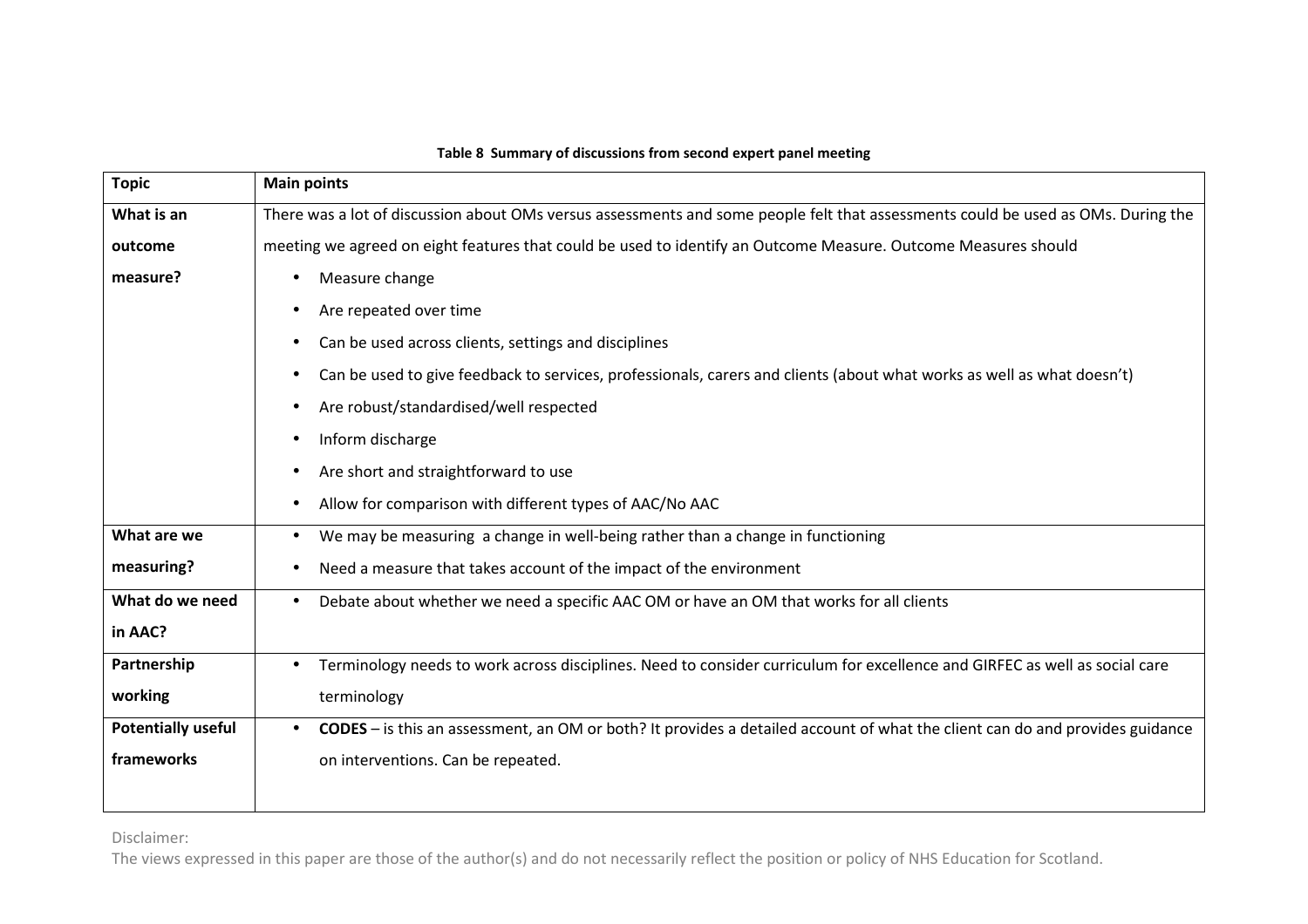| <b>Topic</b>           | <b>Main points</b>                                                                                                                   |
|------------------------|--------------------------------------------------------------------------------------------------------------------------------------|
|                        | <b>TOMs (AAC version)</b><br>$\bullet$                                                                                               |
|                        | It was felt that it would be good to explore this, as it seems to be applicable across different AAC users and is also something     |
|                        | that could be used with a non-AAC case load. Potential problem is that the language used is health based                             |
|                        | Care Aims (Malcomess) was mentioned many times, but it was agreed that this is not an OM (more of a process).                        |
|                        | The East Kent Outcome Scales were also discussed, but again people felt they were more about process than outcome                    |
|                        | measures.                                                                                                                            |
| <b>Action points</b>   | Contact University of Sheffield about piloting the AAC TOMs<br>$\bullet$                                                             |
|                        | Contact KEYCOMM about the CODES framework<br>$\bullet$                                                                               |
|                        | Send conclusion in report to panel members for comments<br>$\bullet$                                                                 |
| <b>Future projects</b> | Explore trying the TOMs (AAC) and comparing it with CODES – how feasible are they to use. How satisfied are people with<br>$\bullet$ |
|                        | them? Is TOMS sufficiently sensitive to pick up changes?                                                                             |
|                        | We need clarity about what an OM is and why we use them                                                                              |

Disclaimer: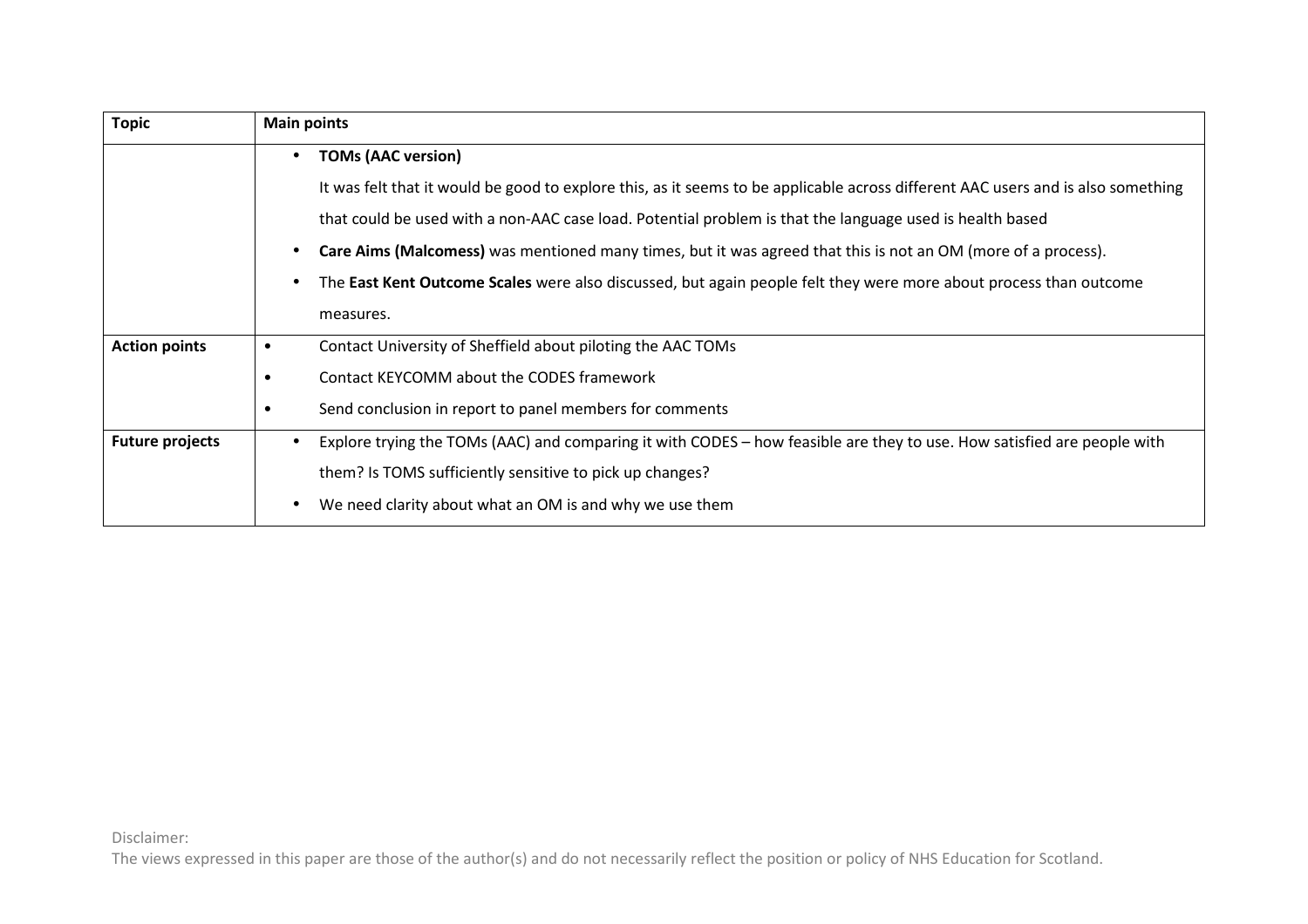# *4. Limitations*

The project had to be carried out within a very short time scale (28<sup>th</sup> January 2013 – 28<sup>th</sup> March 2013).

This necessitated the literature search being carried out as a rapid review rather than fully comprehensive. The focus was predominantly on Outcome Measures in Health which reached saturation levels but we obtained limited responses in education and social work. This could be an area for future research.

The survey was restricted to responses received within one week. However we were pleased with the number and quality of responses. Several respondents, both in the UK and abroad, indicated that they would be interested in having further discussions and input.

The time scale did not allow a lot of time for expert panel attendees to fit the meetings into their busy diaries. There are other 'experts' whose views we would welcome. There was not time to examine in depth how Outcome Measures are being used in day-today practice with a range of clients, practitioners and service managers.

The two most favoured Outcome Measures are not fully developed and need to be examined more fully.

# *5. Summary*

The project's aims have all been achieved.

# **5.1 Literature search**

The literature search identified that a wide range of outcome measures exist and that the purposes and application of these vary. No specific Outcome Measure for AAC exists which can be used across client groups but there are some global Outcome Measures may be applicable to AAC.

### **5.2 Communication Matters report**

position or policy of NHS Education for Scotland.

Disclaimer: The views expressed in this paper are those of the author(s) and do not necessarily reflect the An examination of the Communication Matters report identified a lack of distinction between outcome measures and assessments. The fact that sometimes, assessments can be used as outcome measures further complicates the picture. The CM report highlights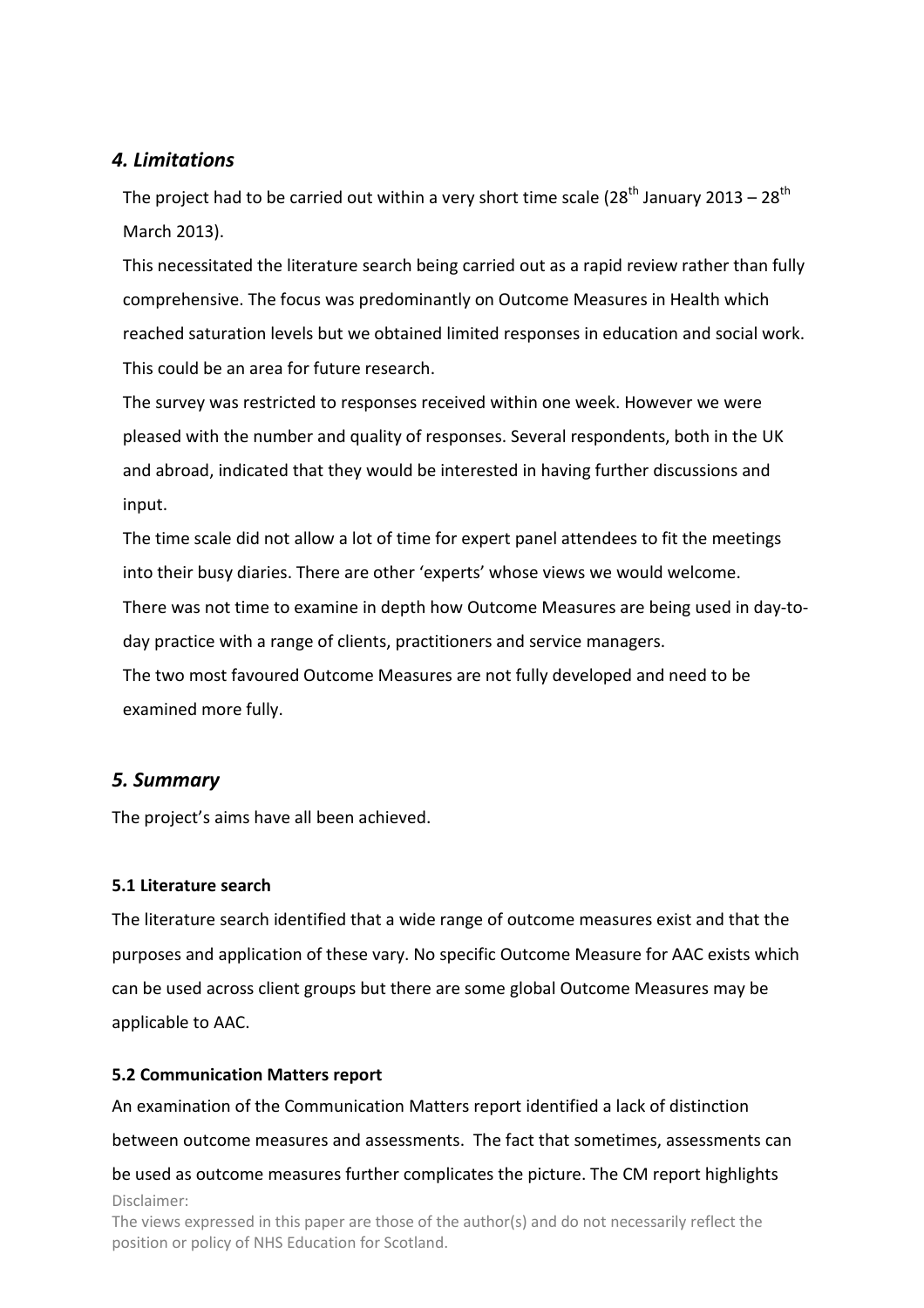that outcomes should collect data at different levels. These can be aligned according to the Framework for Measuring Impact which helps us identify which measures we need to choose for different purpose

From the literature review and the CM report it has been possible to identify which Outcome Measures have the potential to be used in AAC.

## **5.3 On-line survey**

Although many people said that they did not use Outcome Measures routinely in practice, most people felt that there was value in measuring outcomes for clients, professionals and services. However, there appears to be a discrepancy between what people believe and what they report that they do in practice. Overall there was agreement that the use of Outcome Measures in AAC is at best variable and at worst non-existent. Respondents welcomed this project as a way of helping the AAC community develop its understanding of use of Outcome Measures.

### **5.4 Expert panel discussions**

These were very fruitful and clarified the following:

- The difference between Outcome Measures and assessment.
- What are we measuring and who are Outcome Measures for?
- Which existing measures are useful in AAC?
- Conclusions for report and next stepping stones

# *6. Recommendations*

### **6.1 Definition**

There is a need to establish a clear definition of what is meant by 'Outcome Measures'. A preliminary group of features was identified from the panel discussions.

Disclaim The view  $\bullet$  allow for comparison with different types of AAC/No AAC  $\bullet$ position Outcome Measures should: • Measure change • Are repeated over time • Can be used across clients, settings and disciplines • Can be used to give feedback to services, professionals, carers and clients (about what works as well as what doesn't) • Are robust/standardised/well respected • Inform discharge • Are short and straightforward to use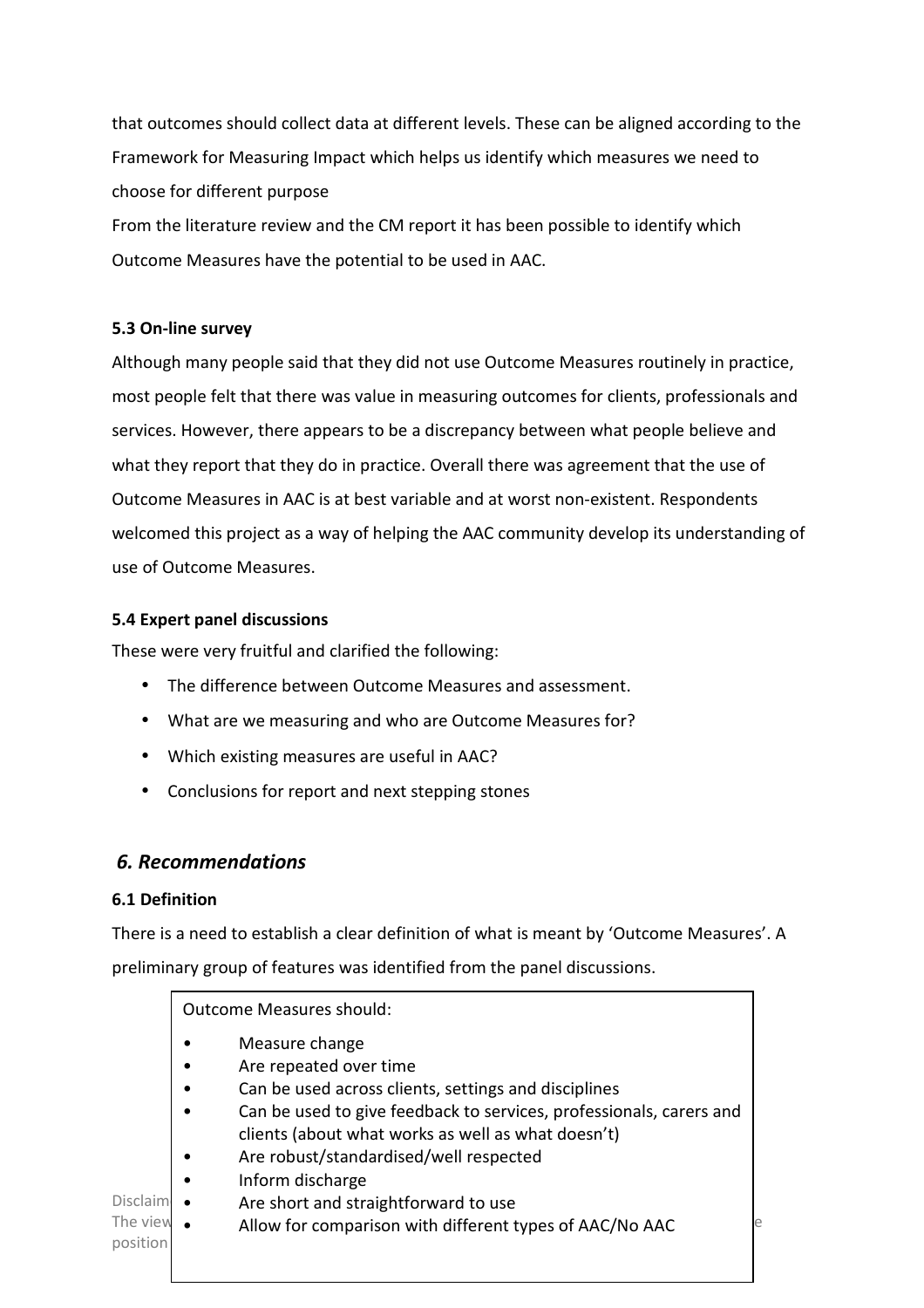We propose that these form the basis of future work to establish a useful definition.

## **6.2 Terminology**

There is a need for terminology that is both consistent and that will be relevant across disciplines, not just for Speech and Language Therapy.

## **6.3 Most useful Outcome Measures**

It was felt that the most useful Outcome Measures appear to be the TOMs –AAC version and CODES. As these are both still in the development phase the panel members suggested that it is both timely and pertinent to contact both Pam Enderby (TOMs) and Debbie Jans (CODES) to discuss their work and share the findings from this project. Meetings have been arranged with both Pam Enderby and Debbie Jans in April 2013 to take this forward. An appendix to this report will be produced following these meetings

# *7. Conclusion*

Outcome Measures in AAC is an important topic, but poorly understood and defined. The literature review, online survey and expert panel findings indicate that there is a need to determine a definition of Outcome Measures, examine terminology and look at existing measures (CODES and TOMs for AAC) which offer promise.

All of these are areas for future research.

# *8. References:*

- Communication Matters (2012) http://www.communicationmatters.org.uk/sites/default/files/downloads/standards/aac \_outcome\_measurement\_sept\_2012.pdf
- Framework for Measuring Impact http://www.measuringimpact.org/
- Scottish Government (2012) 'A Right to Speak' http://www.scotland.gov.uk/Publications/2012/06/8416/0
- Lacey, A. & Luff, D. (2001). Trent focus for research and development in primary health care: An introduction to qualitative analysis. London: Trent Focus.